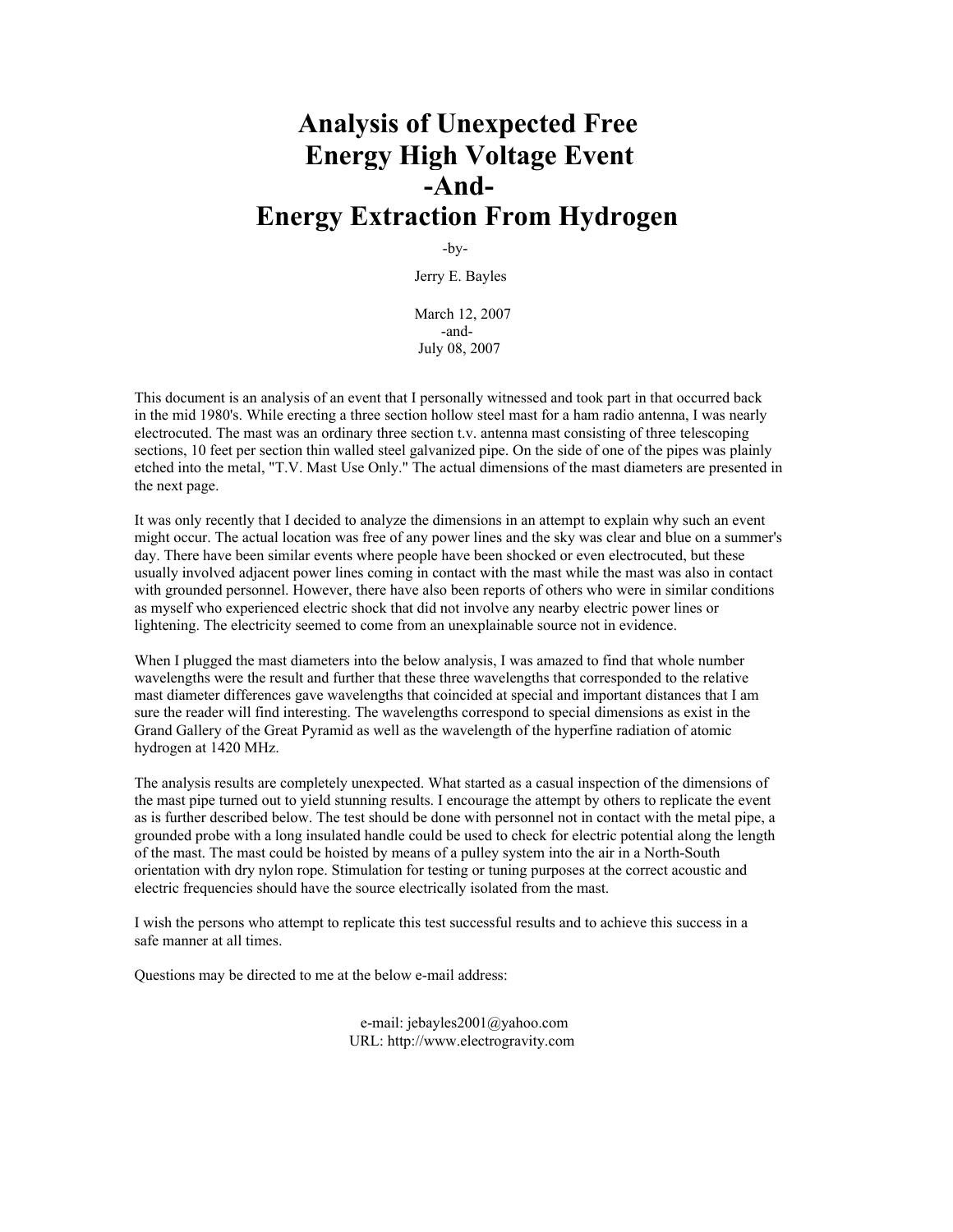EnergyPipe\_Add1.MCD 1

 $^\lambda\mathrm{TP}$ 

The tapering (in steps) of the mast as well as overall length may be the requirement for free oscillation. The steps of the actual antenna mast diameter are shown below.

| Bottom pipe diameter: BP $_{\text{dia}}$ = 2.25 in |    |
|----------------------------------------------------|----|
| Middle pipe diameter: MP $_{\text{dia}}$ = 1.75 in | 2) |
| Top pipe diameter: TP $_{\text{dia}}$ = 1.50 in    |    |

All sections of the resonant energy mast are thin walled steel galvanized pipe and are ten feet in length. For a circular waveguide, the dominate mode is stated as equal to the circumference of the circular pipe. The outside diameter is used in this analysis.

| $\lambda_{\rm BP} = \pi \cdot \text{BP}_{\rm dia}$          | or | $\lambda_{\rm BP} = 0.1795420202 \cdot m$           | The dominate mode wavelength is the<br>lowest frequency at cutoff around the | 4) |
|-------------------------------------------------------------|----|-----------------------------------------------------|------------------------------------------------------------------------------|----|
| $\lambda_{\text{MP}} = \pi \cdot \text{MP}_{\text{dia}}$ or |    | $\lambda_{\rm MP} = 0.1396437935 \cdot m$           | circumference of the pipe. Lower<br>frequencies must rotate 90 degrees to    | 5) |
| $\lambda_{\text{TP}}$ = $\pi$ ·TP dia                       | or | $\lambda_{\text{TP}} = 0.1196946801 \cdot \text{m}$ | build to a powerful resonance along the<br>length of the pipe.               | 6) |

The electromagnetic frequencies related to the above wavelengths are calculated based on the speed of light in a vacuum, where:

c := 2.997924580·10<sup>08</sup>·m·sec<sup>-1</sup>  
\nf<sub>BP</sub> := 
$$
\frac{c}{\lambda_{BP}}
$$
 or  $f_{BP} = 1.6697620855 \cdot 10^9 \cdot Hz$  These frequencies are related to one wavelength around the circumference  
\n $f_{MP} := \frac{c}{\lambda_{MP}}$  or  $f_{MP} = 2.146836967 \cdot 10^9 \cdot Hz$  number multiples of higher frequencies will result in corresponding even multiples of wavelengths around the  
\nf<sub>TP</sub> :=  $\frac{c}{\lambda_{MP}}$  or  $f_{TP} = 2.5046431282 \cdot 10^9 \cdot Hz$  pipe circumference.

The relationship between the frequencies shown above provide for three possible difference frequencies that relate directly to electromagnetic wavelengths based on step changes in the diameter of the pipes stated above. These are shown below.

$$
\Delta \lambda 1 := \frac{c}{f_{\text{TP}} - f_{\text{MP}}}
$$
\n
$$
\Delta \lambda 1 = 32.9867228627 \cdot \text{in}
$$
\n
$$
\frac{\Delta \lambda 1}{4} = 8.2466807157 \cdot \text{in}
$$
\n
$$
10)
$$

$$
\Delta \lambda 2 := \frac{c}{f_{\rm MP} - f_{\rm BP}} \qquad \Delta \lambda 2 = 24.740042147 \cdot \text{in} \qquad \frac{\Delta \lambda 2}{3} = 8.2466807157 \cdot \text{in} \qquad 11)
$$

$$
\Delta\lambda 3 := \frac{c}{f_{\text{TP}} - f_{\text{BP}}}
$$
\n
$$
\Delta\lambda 3 = 14.1371669412 \cdot \text{in} \quad \left(\frac{\Delta\lambda 3 + .75 \cdot \Delta\lambda 3}{3}\right) = 8.2466807157 \cdot \text{in} \quad 12)
$$

Note that the below frequencies are lower than the cutoff frequencies above.

| $\Delta f l = f_{\rm TP} - f_{\rm MP}$           | $\Delta f1 = 3.5780616117 \cdot 10^8$ · Hz | These frequencies must build along<br>the length of the stepped pipe       | 13) |
|--------------------------------------------------|--------------------------------------------|----------------------------------------------------------------------------|-----|
| $\Delta f2 = f_{MP} - f_{RP}$                    | $\Delta f2 = 4.7707488156 \cdot 10^8$ · Hz | structure since they are too low to<br>form at least one wavelength around | 14) |
| $\Delta f$ 3 = f <sub>TP</sub> – f <sub>RP</sub> | $\Delta f3 = 8.3488104274 \cdot 10^8$ ·Hz  | the circumference of the pipe.                                             | 15) |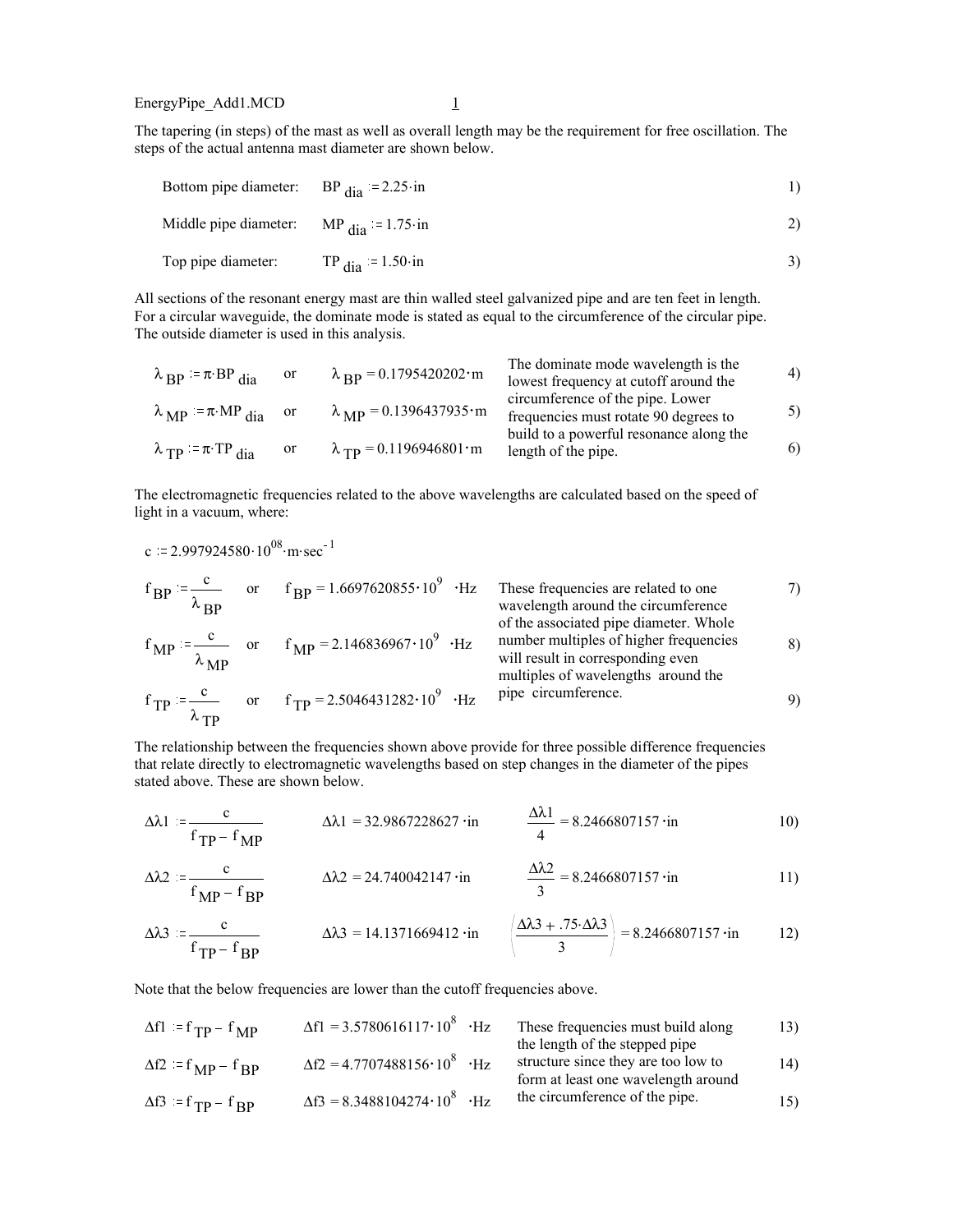This multiplier (M) allows for 3 wavelengths of 
$$
\Delta\lambda 1
$$
, the lowest frequency and is the length that all three frequencies will coincide for a peak amplitude. (= 98.96 inches.)

$$
\Delta t1 := \frac{1}{\Delta f1} \qquad \Delta t1(n) := \frac{\Delta t1 \cdot n}{360} \qquad a_{t1}(n) := a \cdot \cos(2 \cdot \pi \cdot \Delta f1 \cdot \Delta t1(n) \cdot M) \qquad 16)
$$

$$
\Delta\lambda_{t1}(n) = c \cdot \Delta t1(n) \cdot 39.37 \cdot M \quad \text{(Converting meters to inches by multiplying by 39.37.)}
$$

The corresponding ∆f2 and ∆f3 ranges may also be stated for the purpose of plotting to find the points that coincide along the length of the pipe.

$$
\Delta t2 := \frac{1}{\Delta f2} \qquad \Delta t2 \text{ (n)} := \frac{\Delta t2 \cdot n}{360} \qquad a_{t2}(n) := a \cdot \cos \left(2 \cdot \pi \cdot \Delta f2 \cdot \Delta t2 \text{ (n)} \cdot M \cdot \frac{4}{3}\right) \qquad (18)
$$

$$
\Delta\lambda_{12}(n) = c \cdot \Delta t \cdot 2(n) \cdot 39.37 \cdot \frac{4}{3} \cdot M
$$

$$
\Delta t \mathbf{3} := \frac{1}{\Delta f \mathbf{3}} \qquad \qquad \Delta t \mathbf{3} \text{ (n)} := \frac{\Delta t \mathbf{3} \cdot \mathbf{n}}{360} \qquad \qquad a_{t3}(n) := a \cdot \cos \left( 2 \cdot \pi \cdot \Delta f \mathbf{3} \cdot \Delta t \mathbf{3} \text{ (n)} \cdot \mathbf{M} \cdot \frac{7}{3} \right) \qquad \qquad \qquad 20)
$$

$$
\Delta\lambda_{13}(n) := c \cdot \Delta t \cdot 3(n) \cdot 39.37 \cdot \frac{7}{3} \cdot M
$$





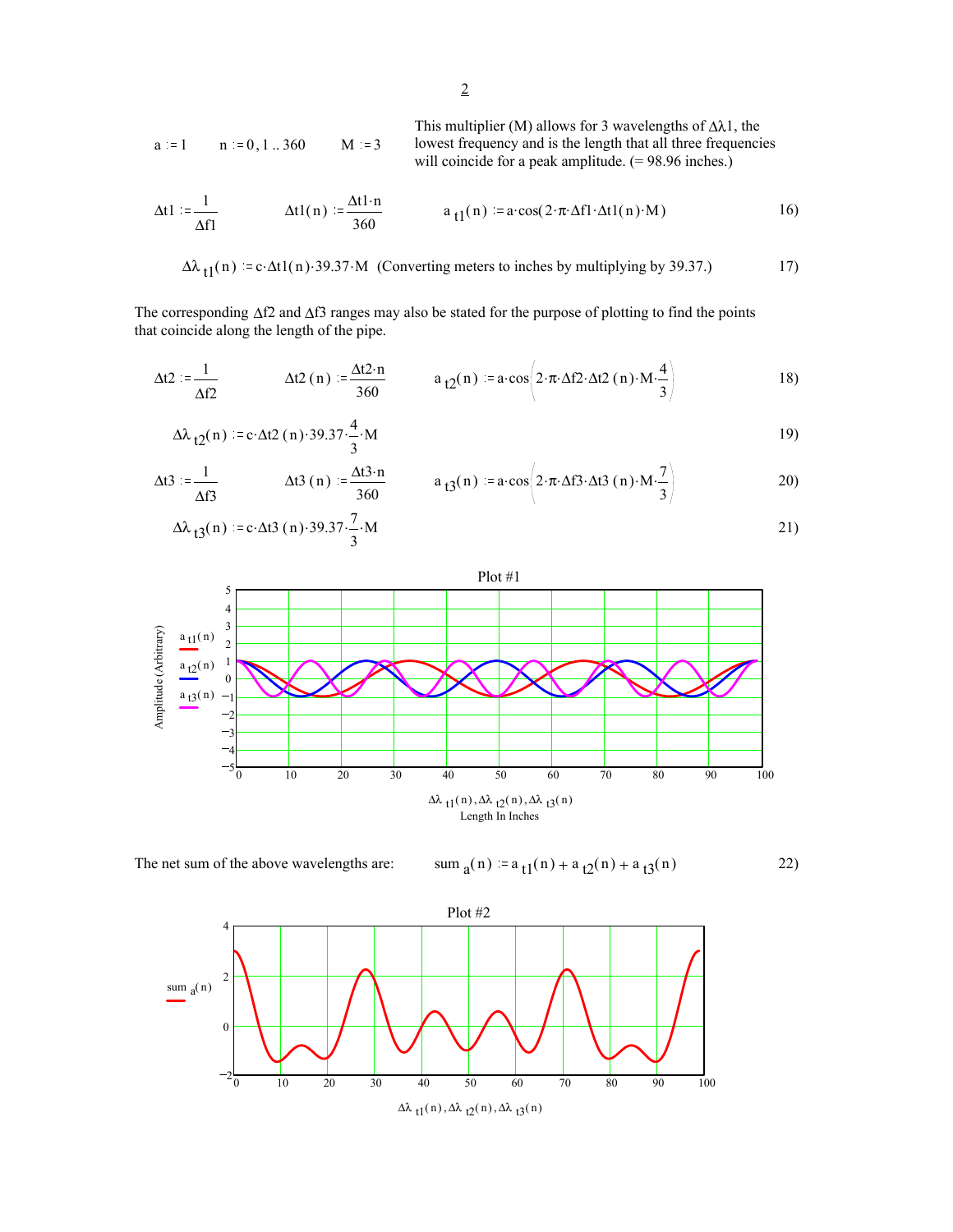Next, we allow for a multiplier of 9 which will show 9 full peaks of the lowest frequency. This will sum the 9 full peaks of the lowest frequency as well as 12 full peaks of the mid frequency and 21 full peaks of the highest frequency according to wavelength and amplitude correspondence.

$$
\Delta t1 := \frac{1}{\Delta f1} \qquad \Delta t1(n) := \frac{\Delta t1 \cdot n}{360} \qquad a_{t1}(n) := a \cdot \cos \left(2 \cdot \pi \cdot \Delta f1 \cdot \Delta t1(n) \cdot M \cdot \frac{3}{3}\right) \qquad (23)
$$

$$
\Delta\lambda_{t1}(n) = c \cdot \Delta t1(n) \cdot 39.37 \cdot M
$$

$$
\Delta t2 := \frac{1}{\Delta f2} \qquad \Delta t2 \text{ (n)} := \frac{\Delta t2 \cdot n}{360} \qquad a_{t2}(n) := a \cdot \cos \left(2 \cdot \pi \cdot \Delta f2 \cdot \Delta t2 \text{ (n)} \cdot M \cdot \frac{4}{3}\right) \qquad (25)
$$

$$
\Delta\lambda_{t2}(n) = c \cdot \Delta t2(n) \cdot 39.37 \cdot \frac{4}{3} \cdot M
$$

$$
\Delta t \mathbf{3} := \frac{1}{\Delta f \mathbf{3}} \qquad \qquad \Delta t \mathbf{3} \text{ (n)} := \frac{\Delta t \mathbf{3} \cdot \mathbf{n}}{360} \qquad \qquad a_{\mathbf{1} \mathbf{3}}(\mathbf{n}) := \mathbf{a} \cdot \cos \left( 2 \cdot \pi \cdot \Delta f \mathbf{3} \cdot \Delta t \mathbf{3} (\mathbf{n}) \cdot \mathbf{M} \cdot \frac{7}{3} \right) \tag{27}
$$

$$
\Delta\lambda_{t3}(n) := c \cdot \Delta t3(n) \cdot 39.37 \cdot \frac{7}{3} \cdot M
$$

Let:  $M = 9$ 

$$
\Delta\lambda_{t3}(n) = c \cdot \Delta t3(n) \cdot 39.37 \cdot \frac{7}{3} \cdot M
$$
\nThe below plot suggests that capacitive probes  
placed near the mast at positive to negative voltage  
points in an alternate and series fashion should  
along the pipes.



It is of interest that if we take the sum of all amplitudes over all of the range n, we arrive at a nonzero magnitude for the amplitude. That is, there is a net output level above zero.

sum <sub>n</sub> := 
$$
\sum_{n}
$$
 sum <sub>a</sub>(n) sum <sub>n</sub> = 3 30)

If we were to place an identical energy pipe stepped structure at a proper distance in parallel to the above pipe, say whole numbers of the basic wavelength, the side or orthogonal gain equal to sum<sub>n</sub> above would also be multiplied by the sum<sub>n</sub> and yet another pipe would be another multiple of sum<sub>n</sub> again, and so on.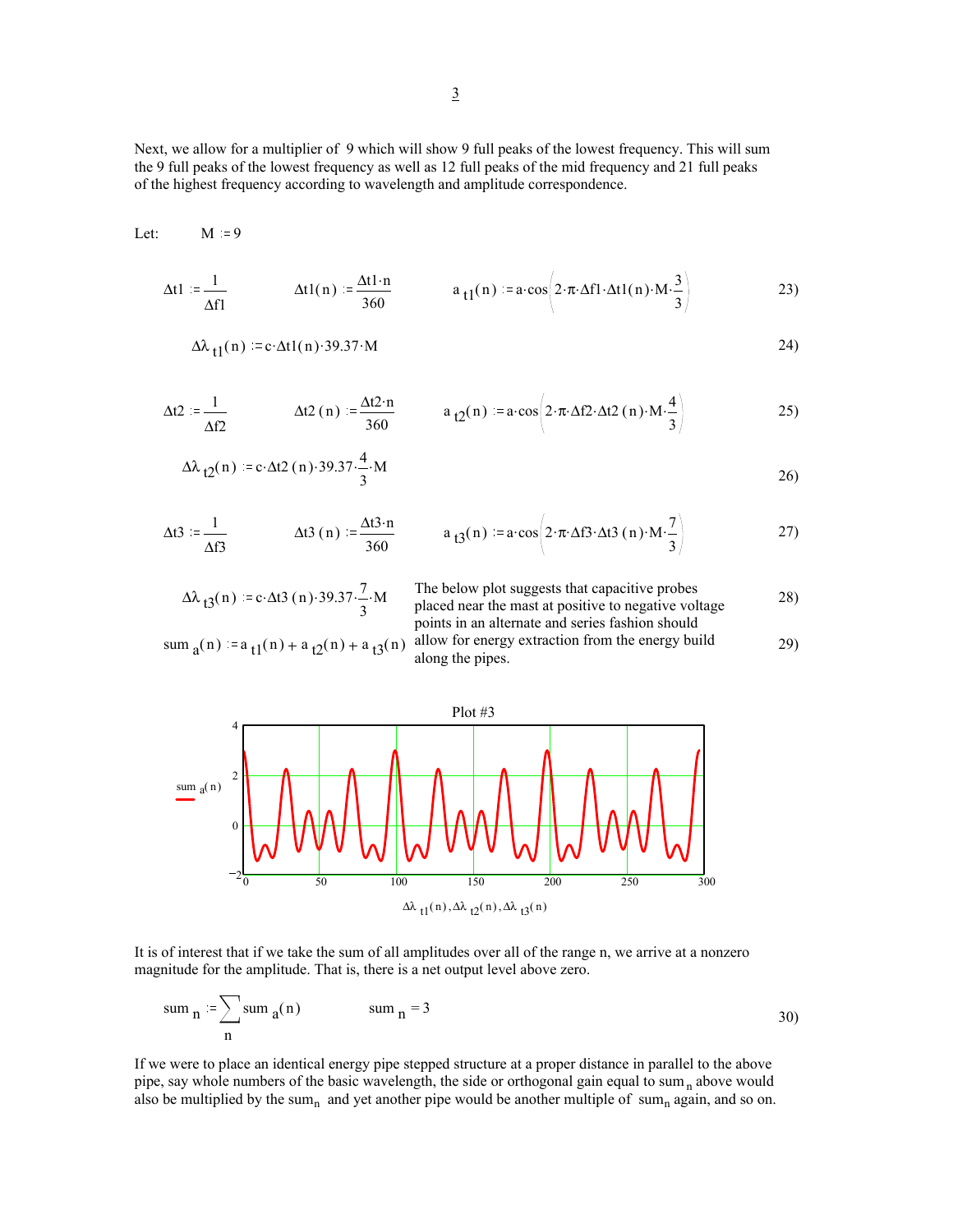If we let m be set to a range of 1 to 10, the result would be as shown in the plot below.

sum  $_a(n,\Delta M) = a_{t1}(n,\Delta M) + a_{t2}(n,\Delta M) + a_{t3}(n,\Delta M)$ 

Let: 
$$
\Delta M := 1, 1.05 ... 10
$$
  
\n
$$
\Delta t1 := \frac{1}{\Delta f1} \qquad \Delta t1(n) := \frac{\Delta t1 \cdot n}{360} \qquad a_{t1}(n, \Delta M) := a \cdot \cos \left(2 \cdot \pi \cdot \Delta f1 \cdot \Delta t1(n) \cdot \Delta M \cdot \frac{3}{3}\right) \qquad 31)
$$
\n
$$
\Delta t2 := \frac{1}{\Delta f2} \qquad \Delta t2(n) := \frac{\Delta t2 \cdot n}{360} \qquad a_{t2}(n, \Delta M) := a \cdot \cos \left(2 \cdot \pi \cdot \Delta f2 \cdot \Delta t2(n) \cdot \Delta M \cdot \frac{4}{3}\right) \qquad 32)
$$

$$
\Delta t \mathbf{3} := \frac{1}{\Delta f \mathbf{3}} \qquad \qquad \Delta t \mathbf{3} \text{ (n)} := \frac{\Delta t \mathbf{3} \cdot \mathbf{n}}{360} \qquad \qquad a_{t3}(\mathbf{n}, \Delta M) := \mathbf{a} \cdot \cos \left( 2 \cdot \pi \cdot \Delta f \mathbf{3} \cdot \Delta t \mathbf{3} \cdot (\mathbf{n}) \cdot \Delta M \cdot \frac{7}{3} \right) \qquad \qquad \mathbf{33}
$$



The above plot indicates that a transient waveform is generated according to the increased multiple wavelengths as dictated by the increasing (∆M) multiplier. The most gain is seen at one wavelength  $(\Delta M=1)$ , where an amplitude of 60 is realized from a beginning amplitude where a = 1. It is also of interest that there exist negative as well as positive energy peaks in the above plot. Therefore, an adjustable length set of pipes could theoretically induce energy to an external probe. It therefore is of considerable interest that both the Roswell (kit 555) and the S4 Area (kit #576) model kits from the Testors Model Corporation features an energy pipe that rises from a reactor half sphere to the ceiling and further that the ancient Vamina aircraft also sported a vertical energy pipe located in the center of the craft along with its associated half sphere in the floor.

It may also be of importance that an acoustic wavelength through the central axis of the pipe may interact with the electromagnetic standing wave along the length of the pipe via the interconnecting A-vector that would be common to both. The first length along the pipe from the top of smallest diameter is equal to 3 times  $\Delta\lambda$ 1. This is also the point from the top of the pipe towards the bottom where  $\Delta\lambda$ 1,  $\Delta\lambda$ 2 and  $\Delta\lambda$ 3 all reach a peak at the same point along the pipe. More on that concept later.

4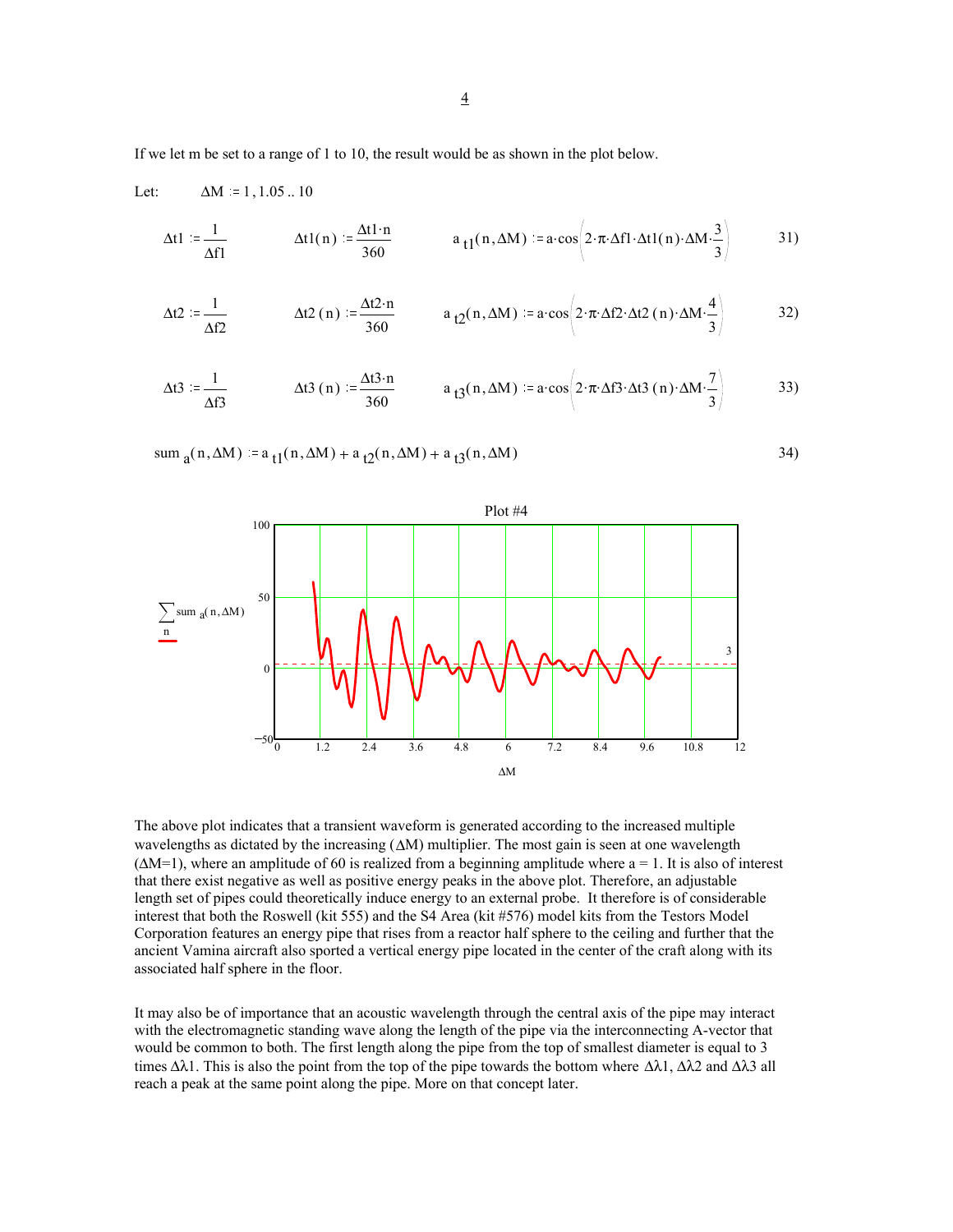Let: 
$$
\Delta\lambda_{\text{peak1}} = 3.2\lambda 1
$$
  $\Delta\lambda_{\text{peak1}} = 8.2466807157 \cdot ft$  35)

This is the distance the smallest pipe  $(1+1/2)$  inches outside diameter) is adjusted to in length before it enters the next larger (1+3/4 inches outside diameter) pipe. The 1+3/4 inch outside diameter pipe is also adjusted for the same length before it enters the 2+1/4 inch outside diameter pipe.

The acoustic frequency is calculated based on the speed of sound at sea level and 72 degrees Fahrenheit as the ambient air temperature.

$$
v_{air} = 1130 \cdot \frac{ft}{sec}
$$
  
\n $f_{peak1} = \frac{v_{air}}{\Delta\lambda_{peak1}}$   $f_{peak1} = 137.0248271953 \cdot Hz$  This is a serendipitous result and inexpected before this analysis! 36)

**The above frequency result is effectively equal in absolute magnitude to the inverse of the fine structure constant, neglecting the units Hz.**

 $\alpha$  = 7.297353080.10<sup>-03</sup> (Fine Structure Constant.) Where:  $\alpha$  f  $_{\text{peak1}}$  = 0.9999185448 · Hz

Next, the above frequency of  $f_{\text{peak1}}$  times the square of  $(4/\pi)$  will yield a frequency that is connected directly to the distance between the Helmholtz resonators in the Grand Gallery of the Great Pyramid of Giza as proposed by Christopher Dunn in his now famous book, "**The Giza Powerplant**, *Technologies of Ancient Egypt*." The square of  $(4/\pi)$  is very close to the Golden Ratio number of 1.618033989.

$$
\left(\frac{4}{\pi}\right)^2 = 1.6211389383
$$
 Or,  $f_{GR} = f_{peak1} \cdot \left(\frac{4}{\pi}\right)^2$   $f_{GR} = 222.136282877 \cdot Hz$  37)

The internal temperature of the Grand Gallery is found to be near 131 degrees Fahrenheit by analysis of the dimensions and frequencies in Christopher Dunn's book above. This equates to an air velocity near 1192.4 ft/sec. (See: http://www.electrogravity.com/EnergySpiral\_3/EnergySpiral\_3.pdf, pages 16-22 for my related analysis involving Helmholtz resonator approach as theorized by Christopher Dunn in his book above.)

$$
v_{GR}
$$
 = 1192.4  $\frac{ft}{sec}$   $\lambda_{GR}$  =  $\frac{v_{GR}}{f_{GR}}$   $\frac{\lambda_{GR}}{2}$  = 2.6839379514  $\cdot$ ft e = 2.7182818285 38)

The result above is not exactly equal to the natural number e but is quite close. A slightly higher operating temperature of 146.7 degrees Fahrenheit, (See the result for F<sub>Run</sub> below), would put the result exactly equal to e. Further, the acoustic frequency would almost exactly 220 Hz, the piano music note of  $A_3$  below middle  $C_4$ .

The distance between resonators is very close to twice the natural number e in feet. This agrees very closely to the diagram on page 168 of the above book and the diagram is reproduced below.

In the below diagram, the penciled in distances are my own notes to allow for ratio and proportion to determine the actual distance between the resonators based on the Grand Gallery being taken as 153 feet long as shown in Christopher Dunn's book above. The drawing below is from page 168 of that same book.

It is of interest that noted 2.736 feet in the below picture is equal to 32.832 inches which is very close to  $\Delta\lambda$ 1 in the energy pipe analysis above. This is a very interesting correspondence.

$$
\Delta \lambda 1 = 32.9867228627 \cdot in \tag{39}
$$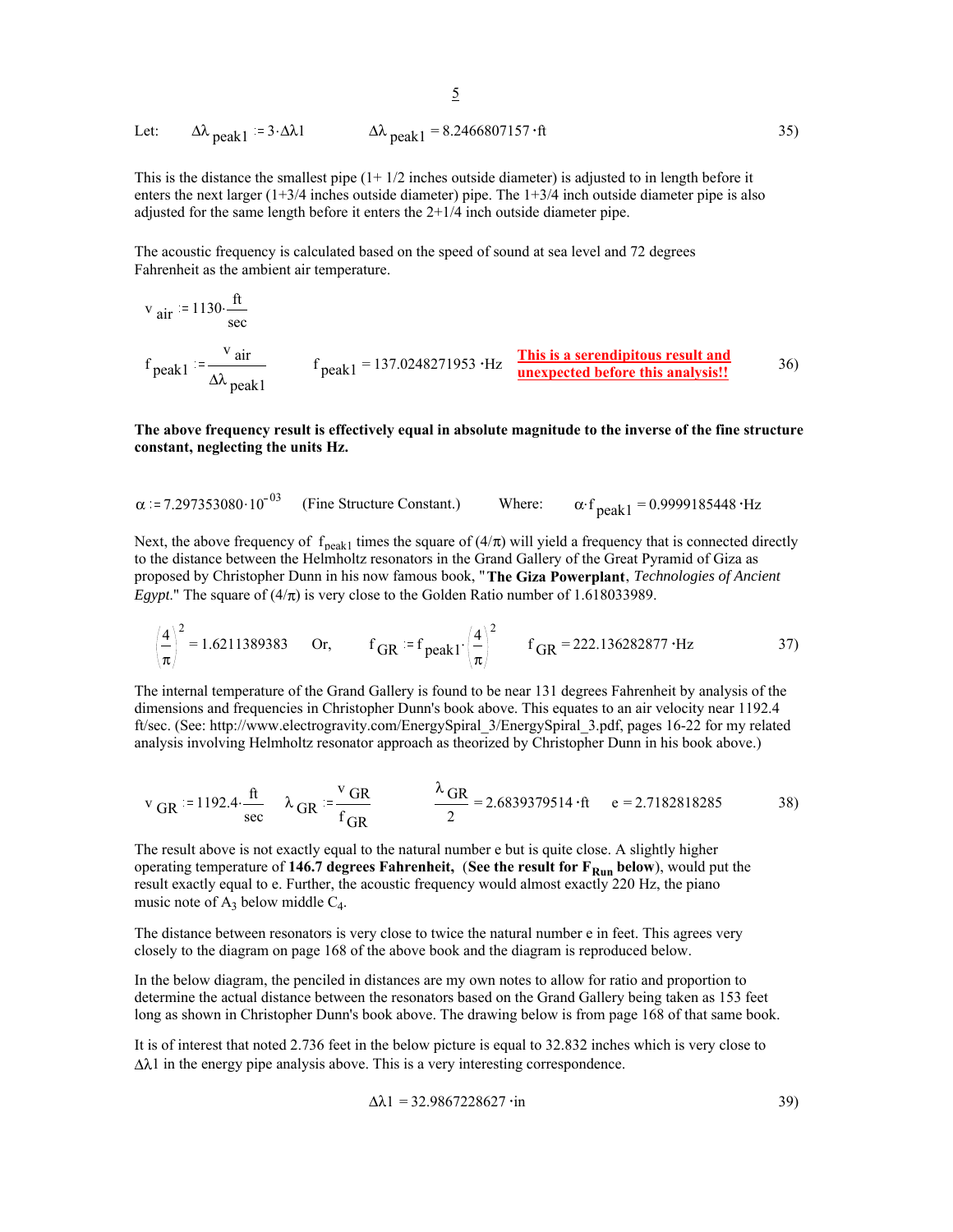

The distance of the wavelength  $\Delta\lambda$ 1 appears as critical to the mechanics of the acoustic resonators of the Grand Gallery of the Great Pyramid as well as the Energy Pipe analysis that is based on actual dimensions of a pipe that generated **electric white fire** from its bottom end to the roof flashing of the flat roof that I was standing on. The above dimensions of the Energy Pipe are based on its actual dimensions that created the electrical phenomena that almost electrocuted me. The aforementioned dimensions are intimately related to the dimensions of the Great Pyramid Grand Gallery resonator spacing. Further, the length of the pipe used (10 feet) has a corresponding relationship to the cubit used in the Great Pyramid which is 20.63 British inches as presented on page 31 of "Secrets of the Great Pyramid," by Peter Tompkins.

 $(10.12 \cdot in) - 3. \Delta \lambda_1 = 21.0398314119 \cdot in$ 

The distance above is that amount of the smaller pipe that is inside of the next larger pipe. This may or may not be of relevance to the operation of the energy pipe at resonance, but is noteworthy.

There may well exist other pipe diameters that will yield energy pipe resonance as described above. I suggest that seven transverse energy pipes in the Grand Gallery could be adjusted with a corresponding shortening or lengthening. (Seven transverse pipes, one pipe for each corbelle to fit the corresponding corbelle width.) This would induce energy that would be built up as the energy moved up the Gallery towards the King's Chamber. There would be 27 sets of 7 energy pipes as a result since there are 27 vertical grooves along the Grand Gallery as shown in the figure above. This is a different approach than the Helmholtz Resonator approach as mentioned above but possibly makes more sense. I say this because of the much greater difficulty of manufacturing stone resonators as described in Christopher Dunn's book as referenced above.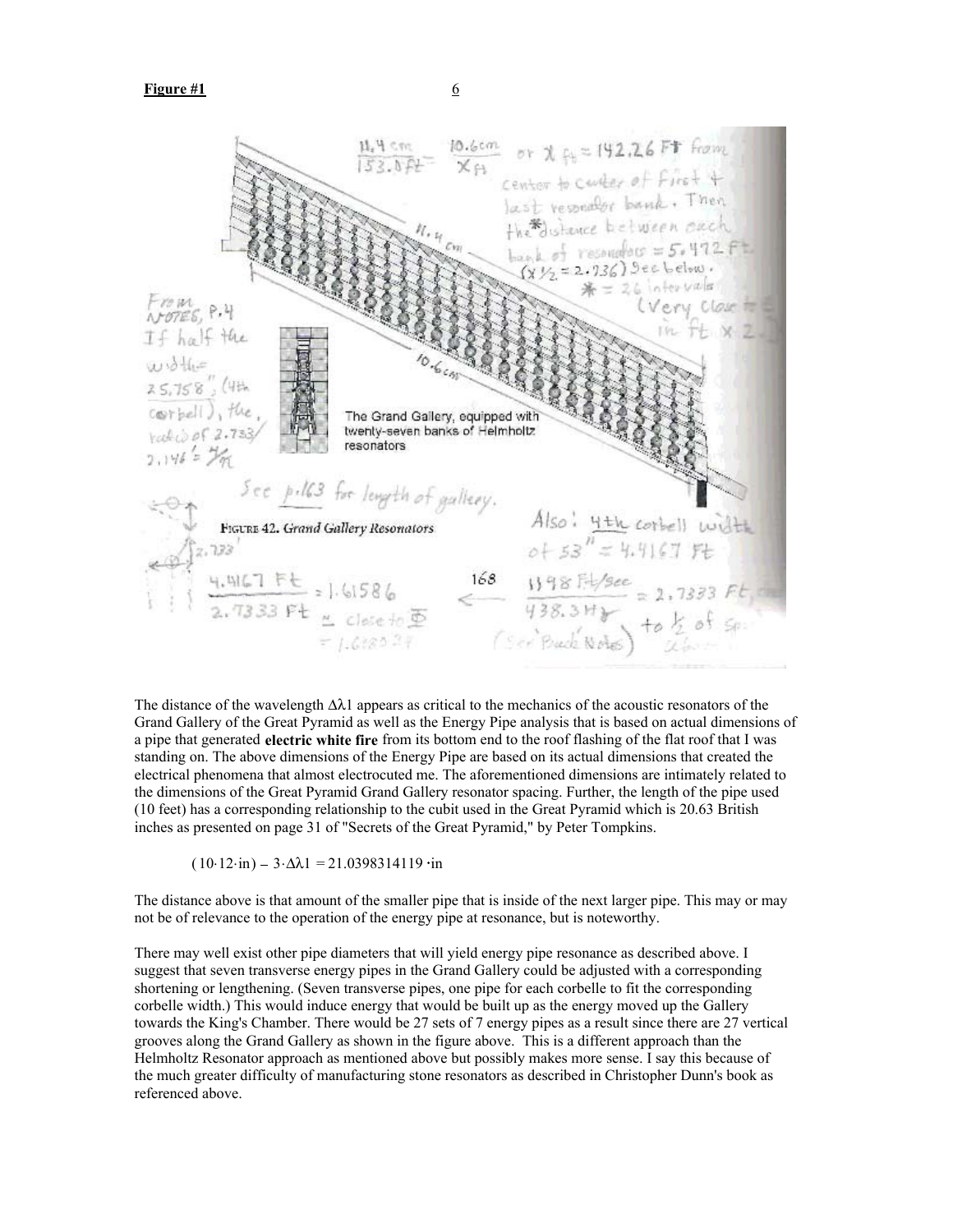The below quote is from my previous paper at: http://www.electrogravity.com/EnergySpiral\_3/EnergySpiral\_3.pdf, page 19

*During my amateur radio days I remember that something happened while erecting an inverted-"v" type of antenna that at the time was quite startling and perhaps even dangerous to my life. I was standing on a flat asphalt covered roof on a one story dwelling and was lifting a three section mast above my head in preparation to putting the bottom over the side of the roof to the ground. Each section of the mast was of thin galvanized steel pipe about 2 inches in diameter and close to 8 feet in length. The mast was aligned North-South with the base towards the North. The 12 gauge hard drawn copper antenna wires were attached at the top which was behind me to the South by 1 inch PVC pipe insulators about 8 inches in length for each element. Each wire was about 5 meters long so as to represent a quarter wavelength in each wire in the 20 meter Ham band. The bottom of each wire was also connected to 8 inch PVC 1/2 inch plastic pipe insulators to eyebolts at the corners of the roof. The angle between the antenna wires was close to 90 degrees apart and I was aiming for a rise of each wire slope to be about 45 degrees.*

*When the mast was within a few inches of the edge of the roof in front of me, I suddenly heard a crackling sound and simultaneously observed a bright white flame of electrical energy between the mast bottom and the aluminum flashing around the roof. The mast was about 8 feet above the roof at the top end behind me. I* was centered at the middle of the mast and wearing rubber gloves which may have helped to keep me *from becoming electrocuted. There were no power lines anywhere near me but the amount of electrical energy I witnessed passing between the bottom of the mast and the roof flashing was very substantial. Anyway, realizing I should do something to stop the arcing, I set the mast bottom directly on the flashing and slid the mast over the side as quickly as possible. The arcing stopped as soon as the mast bottom physically contacted the flashing. I later determined that the flashing was grounded to Earth ground.*

*When I first started my career in electronics I remember reading bulletins about persons being killed by electrocution while erecting antenna masts. Most of the cases involved contact with powerlines. However there were a few reports of people being electrocuted and yet there were no adjacent power lines nor were there any thunder storms nearby. In light of what I have presented above concerning tapping into energy associated with the energy reduction by the complex fine structure constant and its association to the golden ratio, I am forced to conclude that I may have inadvertently tuned into just the right geometry to induce power into the hollow cavity of the mast by creating a form of Helmholtz resonator/electrical generator as described above. The inverted "v" antenna may have acted as a top-loading effect to help build the field between the top of the mast and ground at the aluminum flashing. The North-South orientation alignment of the mast as described above matches the fact that the Grand Gallery of the Great Pyramid at Giza also is aligned North-South. The inverted "v" resembles a pyramid but having only one face.* --End of quote.

The attached inverted 'v' wires may or may not have contributed to the electrical action as described in the above quote. I propose that it is the stepped diameter change of just the right amount that creates the necessary change in the circular waveguide frequencies as described above.

I propose that there is energy along the outside of the waveguide as well as inside. Further, the A-vector associated with the electrical energy is also capable of influencing the air inside and outside of the pipe due to the formation of an energy field that moves parallel to the axis of the pipe which is also to be considered as a circular waveguide. Therefore, this dual action A-vector also generates an acoustic wave in the air medium. It turns out that the dimensions of the pipe as stated above generate a key wavelength (eq. 10) which is equal to 1/2 the distance between the resonators of the Grand Gallery in the Great Pyramid. Also, equation 36 above is very close to  $C_3$ # at 138.59 Hz of the piano scale immediately below middle  $C_4$ . Then above  $C_3$ <sup>#</sup>, there is F<sub>3</sub> and A<sub>3</sub> in the same octave where A<sub>3</sub> is at 220 Hz, the frequency necessary to create a wavelength equal to 1/2 the distance between the resonators in the Grand Gallery of the Great Pyramid. When combined with the  $F_3$  frequency of 174.61 Hz, an F Chord is generated as described by Christopher Dunn on pages 140-141 of his book, "The Giza Powerplant." There he also recorded a measured frequency of resonance in the King's chamber between 439 and 440 Hz which is an octave above the 220 Hz of A 3. Thus, the frequency  $f_{peak1}$  in equation 36 above may be basic to both the operation of the energy gain in the Great Pyramid as well as the energy gain in the energy pipe mechanics as described above.

Where:  $f_{\text{peak}1} = 137.0248271953 \cdot Hz$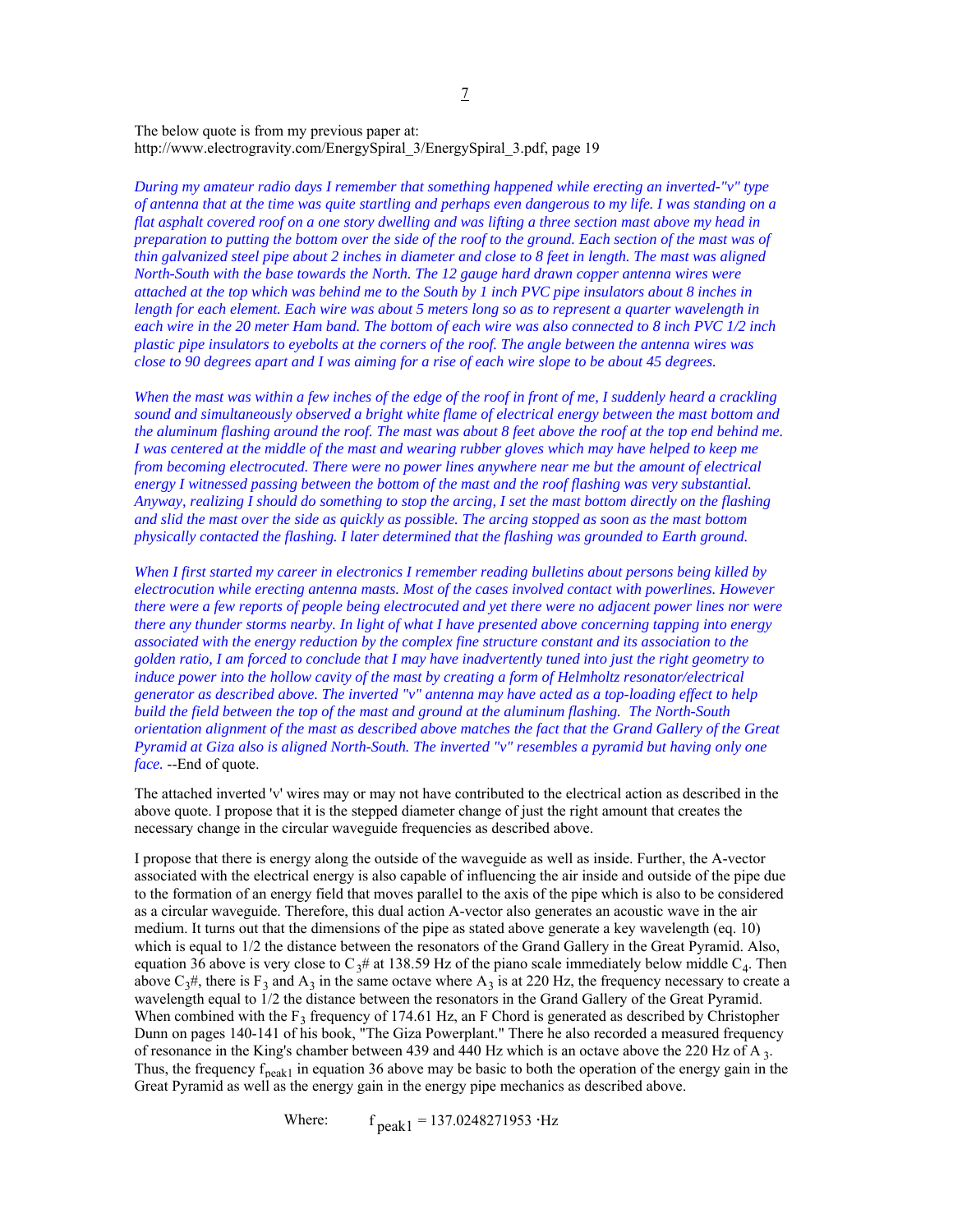#### **Figure #2:** Circular Waveguide Example:



The wavelength shown encircling the waveguide at the left is current which is charge per unit time. This is directly related to the Avector. Charge times the Avector is momentum. The radius from the center of the guide to the outside now forms the product mvr which is angular momentum. Angular momentum is associated with inertia as well as h, or Plank's constant. Finally, angular momentum is along the axis of the waveguide and when the step of radius occurs, this is a change in time due to  $\Delta \lambda/c = \Delta t$ . This generates force times distance along the axis of the

Image from p. 11-13 of Air Force Manual 52-8, vol. 2, "Electronic pipe which is energy. Circuit Analysis", 15 of January, 1963. (Unclassified for public use.)

Equation 11 above is repeated below for the purpose of establishing a link to the hyperfine radiation of the Hydrogen atom.

$$
\Delta\lambda 2 := \frac{c}{f_{\rm MP} - f_{\rm BP}} \qquad \Delta\lambda 2 = 24.740042147 \cdot \text{in} \qquad \frac{\Delta\lambda 2}{3} = 8.2466807157 \cdot \text{in} \qquad 40)
$$

The exact hyperfine frequency of the Hydrogen atom as stated on p. 186 of the above referenced book by Christopher Dunn is:

$$
f_{\text{H1}} = 1.420405751786 \cdot 10^{09} \cdot \text{Hz}
$$
 Then:  $\lambda_{\text{H1}} = \frac{c}{f_{\text{H1}}}$  (41)  
or:  $\lambda_{\text{H1}} = 8.309493722 \cdot \text{in}$ 

We see that the result of eq. 40 and 41 above are in very close agreement. I have stated in previous works that this wavelength may be associated directly with energy extraction from energy space by mechanics of the Hydrogen atom that have a deeper structure than just the spin flipping of the electron and its associated energy levels. In fact, the above wavelength may be connected directly to energy space by suitable electric field coupling as demonstrated by the energy pipe mechanics as discussed above. There exists an interesting correlation of the so-called Sacred Cubit length of in the Great Pyramid and the wavelengths of equations 40 and 41 immediately above.

The 'sacred' cubit is mentioned in Peter Tompkins book, "Secrets of the Great Pyramid," p. 31, as being between 24.80 and 25.02 English inches. This was put forth by Sir Isaac Newton who suggested the Great Pyramid was built on the basis of two different cubits, one he called "profane" and the other "sacred". Newton computed a cubit of 20.63 British inches as necessary to produce a King's Chamber dimension in even cubits of 20 x 10 units. This cubit he called "profane". The "sacred" cubit is based on the Jewish historian Josephus's description of the circumference of the pillars of the Temple at Jerusalem. I cannot help but wonder if the 18 inches as suggested by the Christian bible as a cubit might better be accepted as equal to the "sacred" cubit.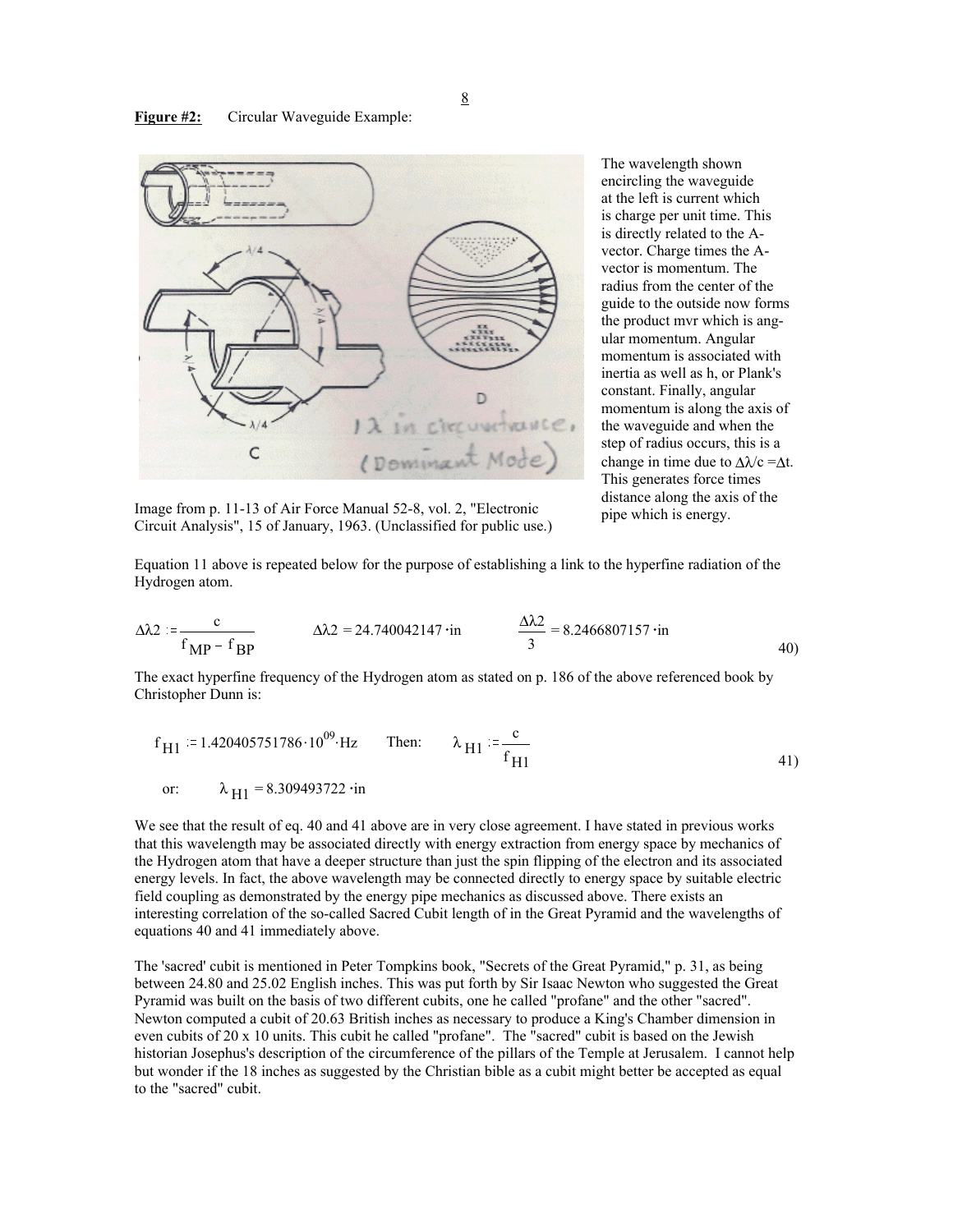This suggests that the Ark of the Covenant might be scaled based on the sacred cubit. Further, the wavelength  $\lambda_{H1}$  of hydrogen hyperfine emission when multiplied by 3 is equal to:

3. $\lambda_{\text{H1}}$  = 24.928481166 in and  $\Delta \lambda$ 2 = 24.740042147 in (Eq. 11 above.)

Thus, the Ark of the Covenant and even the staff of Arron which assumed the "nature of a snake" before Pharaoh can be associated with the high voltage of the above energy pipe analysis. I consider that since electric high voltage is known to have a hissing sound, this was associated with the nature of a snake. This would also apply to the caduceus coil which shows opposing snakes wrapped around a staff having wings attached where also the serpents wind around the staff with increasing radius from bottom to top.

This completes the analysis of the free energy event that I personally witnessed as described in the above quote. I encourage others to replicate the event in a safe manner. I assume no responsibility for death or other injury by others who engage in replicating the above test/event.

End of Report: "**Analysis of Unexpected Free Energy High Voltage Even**t," by Jerry E. Bayles.

EnergyPipe\_Add1.MCD **Addendum 1** July 08, 2007

 $\mathcal{L}_\text{max} = \mathcal{L}_\text{max} = \mathcal{L}_\text{max} = \mathcal{L}_\text{max} = \mathcal{L}_\text{max} = \mathcal{L}_\text{max} = \mathcal{L}_\text{max} = \mathcal{L}_\text{max} = \mathcal{L}_\text{max} = \mathcal{L}_\text{max} = \mathcal{L}_\text{max} = \mathcal{L}_\text{max} = \mathcal{L}_\text{max} = \mathcal{L}_\text{max} = \mathcal{L}_\text{max} = \mathcal{L}_\text{max} = \mathcal{L}_\text{max} = \mathcal{L}_\text{max} = \mathcal{$ 

## **Free Energy From Atomic Hydrogen**

- By -

Jerry E. Bayles

In a previous paper it was developed that a De Broglie wavelength was available beyond the first energy shell of the H1 atom that was exactly equal to the wavelength of the n1 shell multiplied by the natural number e. I am terming this a spin-field wavelength. Further, this spin field is a direct consequence of examining the energy and time inherent in the Poynting power associated with the hyperfine radiation from the Hydrogen atom at 1420 MHz. This is reprinted in the beginning body of this paper inclusive of pp 30 to 32 of Addendum Paper titled, "*Hydrogen As A Free Energy Source,*" starting on p. 26 of **http://www.electrogravity.com/EnergySpiral\_3/EnergySpiral\_3.pdf**. It will be further developed that the velocity of light can also be divided by e just as the n1 velocity was in the above mentioned paper. This velocity is used as a **relativistic parameter** in deriving a frequency only slightly lower that 1420 MHz, in conjunction with the use of the well known quantum formula involving the conservation of momentum, mvr = inh/ $2\pi$ . Further relativistic adjustment by a velocity  $v_x$  related to the energy of what I have previously termed the electrogravitational force constant  $F_{OK}$  will arrive at the correct hyperfine frequency of radiation.

The hydrogen atom is described by this analysis as having an intimate connection to the natural spiral and as a result has a structure based on the natural number e. It is this connection that also allows for a spin field having an energy that can be tapped into without destroying or altering the basic structure of the atom.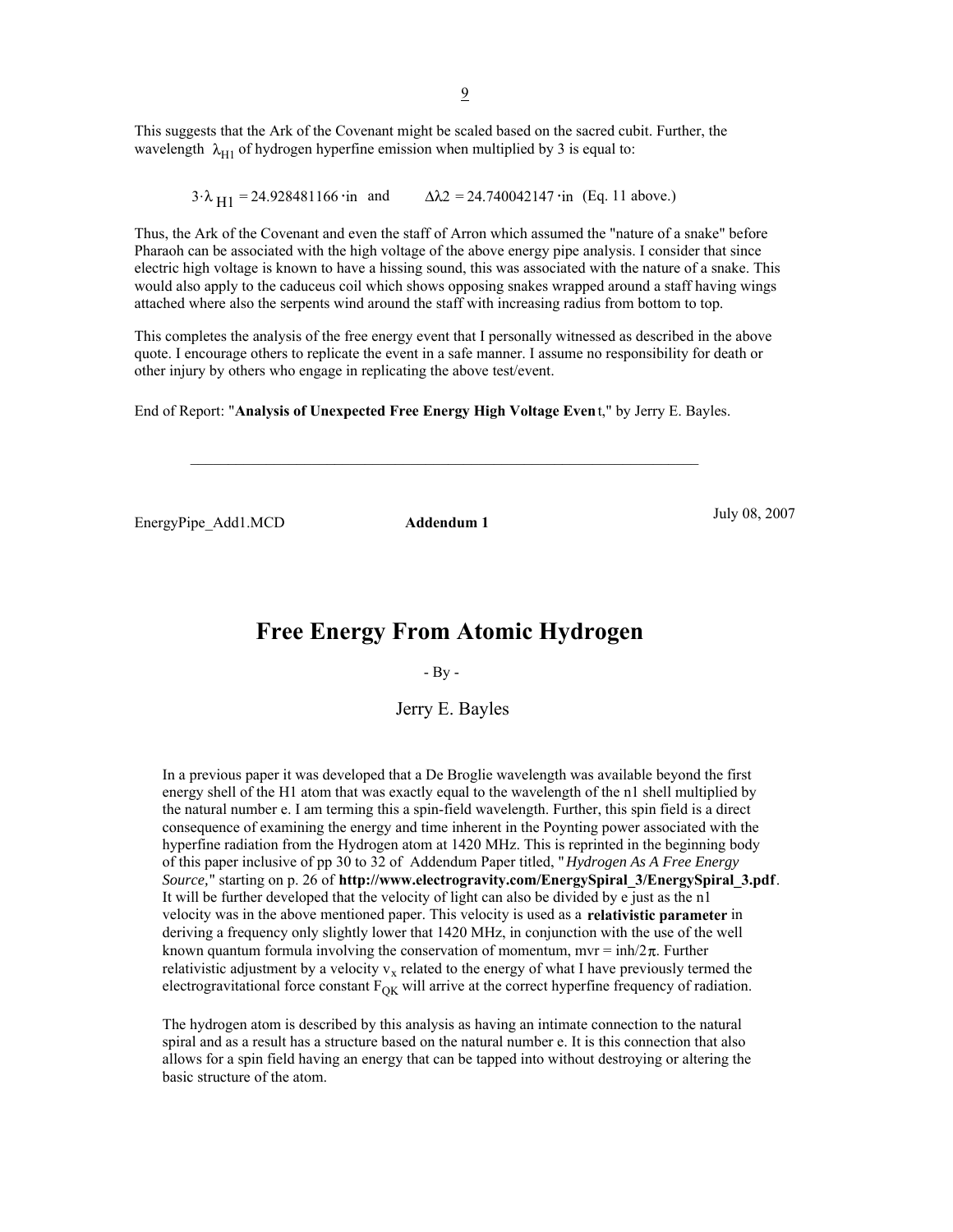## **S.I. Constants:**

| c <sub>vel</sub> = c c = 2.99792458 $\cdot$ 10 <sup>8</sup> $\cdot$ m $\cdot$ sec <sup>-1</sup> | Velocity of light in free space.             |
|-------------------------------------------------------------------------------------------------|----------------------------------------------|
| $\alpha$ = 7.297353080 · 10 <sup>-03</sup>                                                      | Photon coupling (fine structure) constant.   |
| h = $6.626075500 \cdot 10^{-34}$ ·joule·sec                                                     | Plank's constant.                            |
| m $_{\rm e}$ = 9.109389700 $\cdot$ 10 <sup>-31</sup> $\cdot$ kg                                 | Electron rest mass.                          |
| m <sub>n</sub> = 1.672623100 $\cdot 10^{-27}$ kg                                                | Proton rest mass.                            |
| m <sub>n</sub> = 1.674928600 $\cdot$ 10 <sup>-27</sup> $\cdot$ kg                               | Neutron rest mass.                           |
| $\epsilon_0$ = 8.854187817.10 <sup>-12</sup> . <u>farad</u><br>m                                | Electric permittivity of free space.         |
| $\mu_0$ = 1.256637061.10 <sup>-06</sup> henry                                                   | Magnetic permeability of free space.         |
| $1_{\text{q}}$ = 2.817940920.10 <sup>-15</sup> ·m                                               | Classic electron radius.                     |
| $q_{\Omega}$ = 1.602177330.10 <sup>-19</sup> coul                                               | Electric charge of the electron.             |
| G = 6.672590000 $\cdot 10^{-11}$ newton $m^2$ kg <sup>-2</sup>                                  | Universal gravitational constant.            |
| $V_{n1} = c \cdot \alpha$<br>where,                                                             | Velocity of electron in the n1 energy shell. |
| $V_{n1}$ = 2.1876914167 $\cdot$ 10 <sup>6</sup> $\cdot$ m $\cdot$ sec <sup>-1</sup>             |                                              |

The following is quoted from pp 30 to 32 of Addendum Paper titled, "*Hydrogen As A Free Energy Source,*" starting on p. 26 of **http://www.electrogravity.com/EnergySpiral\_3/EnergySpiral\_3.pdf:**

## **Quote:** ================================================================>

Electromagnetic radiation can create pressure. " An electromagnetic wave whose Poynting vector has the magnitude S loses the momentum S/c per unit area per unit time when it is absorbed by a surface, and so the force it exerts upon the wall is S/c per unit area. Since pressure is force per unit area, the pressure p of the wave is p = S/c." -- Beiser, Arthur; *Modern Technical Physics,* published by the Cummings Publishing Company, copyright 1966, page 491.

Note: The vector **S** has the units of energy per unit time per meter squared. This is therefore equal to power per meter squared since power is energy per unit time.

Savg=
$$
\frac{\text{Energy}}{\text{time}}
$$
  $\frac{1}{\text{area } 2}$  and the momentum per unit time and unit area is given as:  
\n
$$
Payg = \frac{\text{Energy}}{\text{time velocity}} \cdot \frac{1}{\text{area } 2} \cdot \frac{1}{2}
$$
\nyields 
$$
Payg = \left(\frac{\text{m} \cdot \text{v}}{\text{t}}\right) \cdot \left(\frac{\text{v}}{\text{v}}\right) \cdot \left(\frac{1}{2 \cdot \text{r}^2}\right)
$$
\nwhich can be expressed as pressure since pressure is force per unit area. (113)/43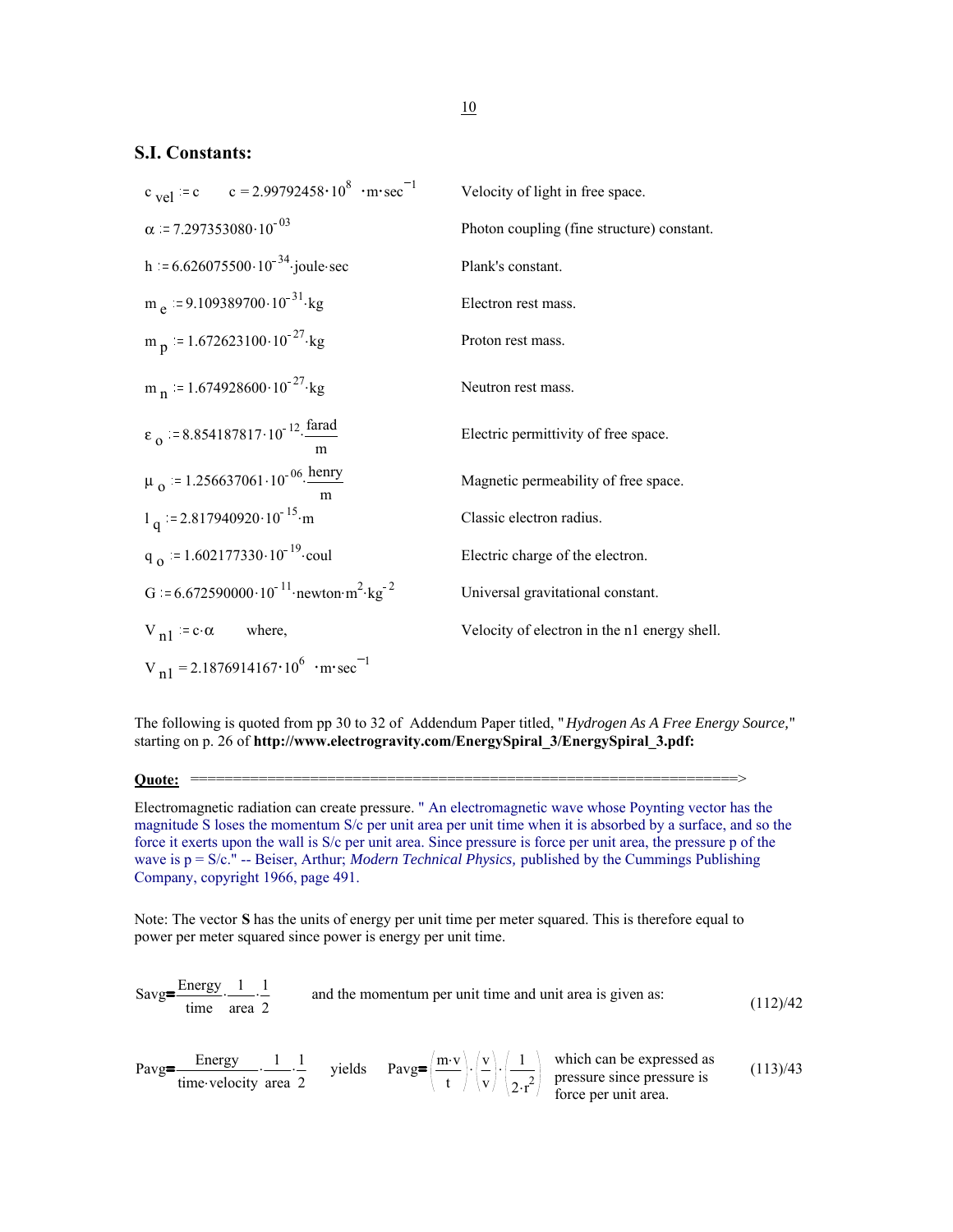Then the average pressure is given as: 
$$
Press = \frac{force}{2 \cdot area}
$$
 (114)/44

Let us examine the lowest energy level of the H-1 Hydrogen atom for the amount of force on the electron in that level exerted by the energy radiated by the proton's radiation at 1420 MHz. The equation in 115 below is the result of equations 112, 113 and 114 above. First the radius of the n1 energy level must be stated.

<sup>R</sup> n1 5.291772490.10 . <sup>11</sup> <sup>m</sup> = Bohr radius. and <sup>f</sup> <sup>=</sup> H1 1.4204057518 <sup>10</sup><sup>9</sup> Hz

Then the pressure at the n1 energy level is calculated by the following equation where we do not assume the surface area of a sphere,  $(A = 4\pi r^2)$ , but only the area of a plane surface defined by the square of the Bohr n1 radius.

Press 
$$
_{n1} = \frac{h \cdot f_{H1}^2}{(R_{n1}^2) \cdot c_{vel}}
$$
 Press  $_{n1} = 1.5924220892 \cdot 10^{-3} \cdot Pa$  (115)/45

where,  $1 \cdot \frac{\text{newton}}{\text{1}} =$  $m<sup>2</sup>$ The Pa unit is the Pascal in newton/meter<sup>2</sup> units.

The pressure above is throughout the n1 surface defined by R<sub>n1</sub> squared. Therefore, the actual *force* on the much smaller electron Compton radius area can be found by multiplying the above pressure by the square of the product of the fine structure and the unit meter since the radius of the electron is equal to  $\alpha$  times the radius of the  $R_{n1}$  energy level.

Then: 
$$
F_{en1} = \text{Press}_{n1} \cdot (\alpha \cdot m)^2
$$
 or,  $F_{en1} = 8.4798645085 \cdot 10^{-8}$  newton (116)/46

Next, we calculate the electric field force due to the interaction of the field of the electron with the field of the proton at the n1 Bohr radius.

$$
F_{En1} := \frac{q_0^2}{4 \cdot \pi \epsilon_0 \cdot R_{n1}^2}
$$
  $F_{En1} = 8.238729466 \cdot 10^{-8}$  'newton (117)47

The pressure on the electron due to the energy of the radiating hyperfine electromagnetic frequency is a little more than necessary to counterbalance the attraction of the coulomb electric field force. This is an alternative explanation as to why the electron cannot be pulled into the proton by the force of the electrostatic field and further, it establishes why it is that the first shell is located at the n1 radius. It is located where the outward electromagnetic wave from the proton balances the inward electric field force.

Therefore, the "orbital" picture of the electron totally gives way to the probability wave of where the electron is in the energy shell which agrees with the expected quantum result. The electron can be effectively sitting still and yet not be able to go any further towards the proton than allowed by the force balance point which holds the electron in the bottom of the energy valley very close to zero joules. It is thus desirable to consider the pressure wave from the proton to be energy that cancels the positive electric field energy of the electron with the proton pressure wave's negative energy. Or, put another way, the proton's negative field energy cancels the electrons positive field energy and the proton pressure wave cancels the electrostatic force field between the proton and the electron with some energy left over which is the Hyperfine and CBR radiation.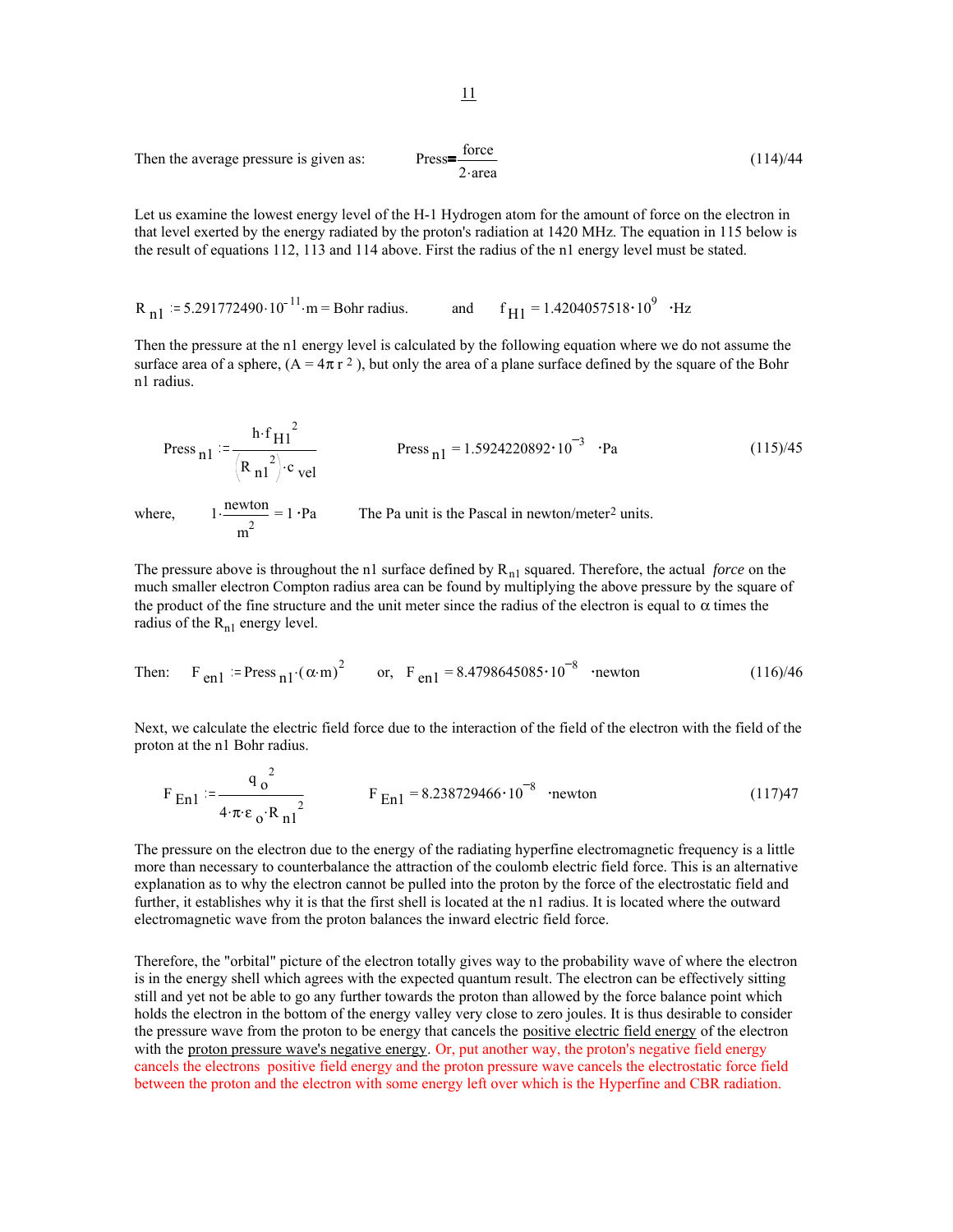I am going to ask the reader to fasten their mental seatbelts. The next result is astounding. At least it is to me.

The difference in the (-) energy pressure-wave force and the (+) energy electric field force at the  $R_{n1}$  Bohr radius on the electron divided into the average energy of the n1 shell derives a distance  $\Delta R_{n1}$  as:

#### Note: To be more concise,  $\Delta R_{n1}$  (original quote) is herein replaced by  $\Delta \lambda_{n1}$  and are equivalent.

$$
\Delta\lambda_{n1} = \frac{m e^{(c} \text{vel}^{\alpha})^2}{2 (F_{en1} - F_{En1})}
$$
\n
$$
\Delta\lambda_{n1} = 9.0400552274 \cdot 10^{-10} \cdot m
$$
\n(118)/48

Then if we find the ratio of the  $\Delta R_{n1}$  to the quantum De Broglie wavelength of the n1 shell, we arrive at a very interesting number.

$$
\frac{\Delta\lambda_{n1}}{2 \cdot \pi \cdot R_{n1}} = 2.718880069 \quad \text{where,} \quad \frac{\Delta\lambda_{n1}}{2 \cdot \pi \cdot R_{n1} \cdot (e)} = 1.0002200804 \quad (119)/49
$$

And where also:  $e = 2.7182818285$  which is the natural number e.

### **This is a eureka moment! The natural number e is ubiquitous throughout physics as related to the growth and decay of many types of natural processes.** In this case, a distance  $\Delta R_{n1}$  divided by the natural number e yields the wavelength of the n1 (lowest energy level) of the Bohr 'orbital' of Hydrogen-1. Therefore, the proton pressure wave works to 'fix' the n1 foundation wavelength through the decay of ∆Rn1 to Rn1 which is controlled by e. The *energy* of the pressure wave can be stated as being negative by reversing the order of the forces in the denominator above. This is shown below in the solution for energy based on equations 118 and 119 above.

$$
\Delta E_{\text{diff}} = (e) \cdot (2 \cdot \pi \cdot R_{\text{nl}}) \cdot (F_{\text{En1}} - F_{\text{en1}}) \qquad \Delta E_{\text{diff}} = -2.1793944597 \cdot 10^{-18} \text{ 'joule} \qquad (120)/50
$$

The result is negative energy which is what I propose is coming from the proton as a positive force pressure wave. It is this negative energy that may be used by UFO's to interact with the gravitational field of the Earth. It has been reported by numerous persons that electrical devices fail to work close to the presence of UFO energy fields. Negative field energy would cause just this sort of effect on positive energy devices that are electrically and/or magnetically operated. If we could isolate a lot of protons, we could build a source of negative energy. The trick is to keep positive energy electrons from getting close enough to cancel the negative energy field of the proton. Negative energy implies negative time and clocks have been known to lose time in ambient energy fields of the UFO's.

An ordinary photon is herein postulated to oscillate between positive energy having positive time and negative energy having negative time. This will always yield positive power in watts per square meter which of course will yield positive pressure. Further, it is proposed that continuous linear motion of the photon is an illusion. Each time the photon finishes a cycle, it simply advances instantly to the next complete wavelength interval in space. It will only appear to travel at the velocity of light in this manner regardless of frequency. Zeno may have been exactly right in his argument that continuous motion is impossible.

Seat belt still fastened? The below equation (121) is based on the sum of the kinetic energy of the n1 shell of the Bohr H-1 atom and the negative energy of equation (120) above and delivers a frequency very near the Cosmic Background Radiation frequency when divided by twice Plank's constant. This correlates very strongly the 1420 MHz fine structure 'pressure wave' and the CBR to the energy output of the proton in the Hydrogen atom.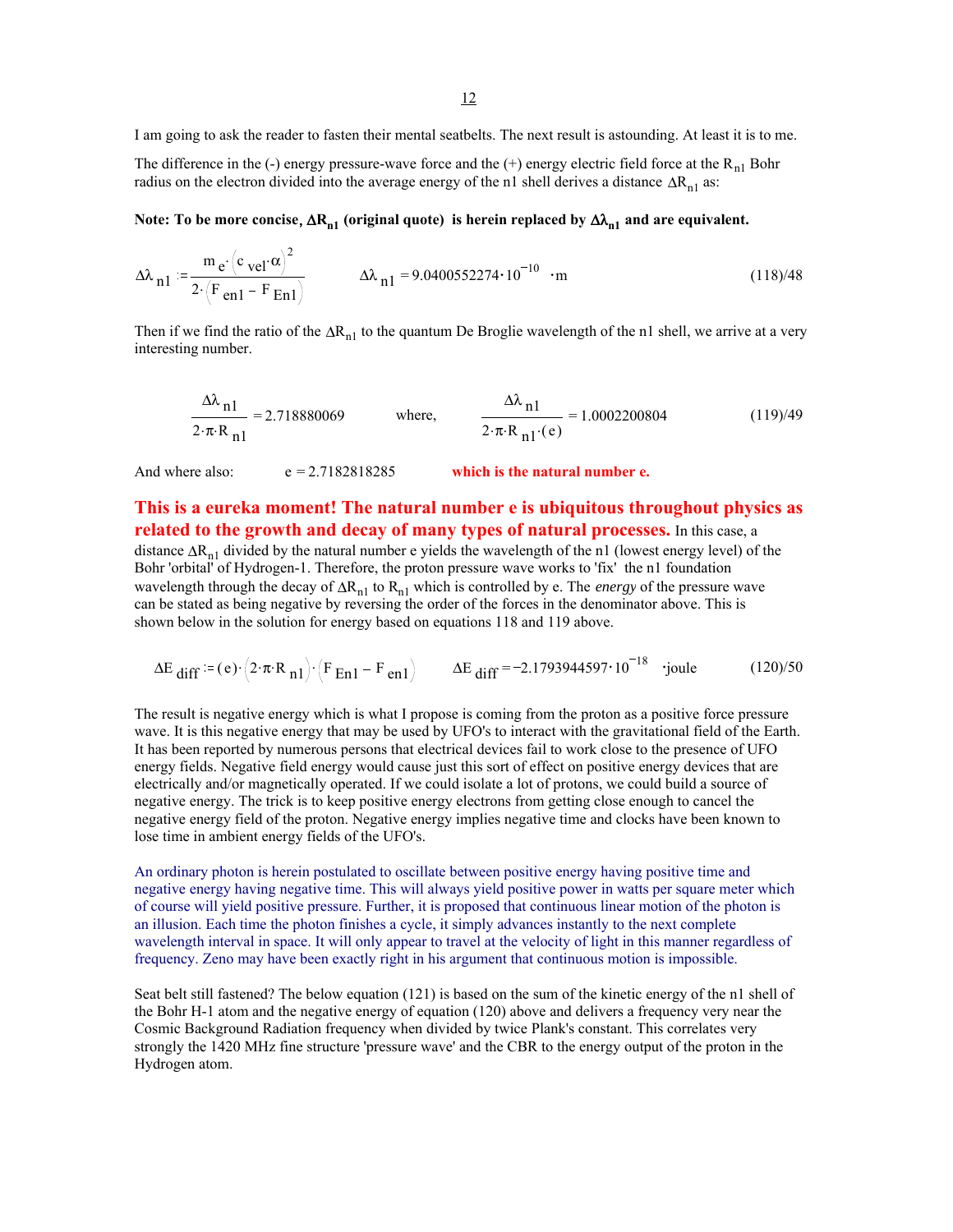CBR 
$$
_{freq} = \frac{m_e \cdot V_{n1}^2}{2 \cdot h} + \Delta E_{diff}
$$
  
CBR  $_{freq} = 3.6193519267 \cdot 10^{11} \cdot Hz$  (121)/51

Note that: 
$$
\frac{m_e \cdot V_{n1}^2}{2 \cdot q_o} = 13.6056980762 \text{ volt} \qquad \text{which is the electron volt energy} \qquad (122)/52
$$

And 
$$
\frac{\Delta E}{q_o} = -13.6027043877
$$
 volt Results in the required negative binding energy of the n1 shell. (123)/53

Other interesting relationships related to  $f_{H1}$  are:  $\{f_{H1} = 1.4204057518 \cdot 10^9 \text{ }\cdot \text{Hz}\}$ 

$$
\frac{f_{\text{H1}}}{\alpha} \left(\frac{4}{\pi}\right)^2 = 3.1554935702 \cdot 10^{11} \quad \text{Hz}
$$
 \nVery close to CBR frequency. \n(124)/54

#### **End Of Quote.**

The radius related to ∆λn1 of Addendum Paper titled, "*Hydrogen As A Free Energy Source*" starting on p. 26 of http://www.electrogravity.com/EnergySpiral\_3/EnergySpiral\_3.pdf, eq. 118 as shown above is modified from considering the numerator as the energy in the  $R_{n1}$  energy level to that which is associated with the hyperfine radiation  $(f_{H1})$  of hydrogen as follows:

$$
\Delta r_{\text{H1}} = \frac{h \cdot f_{\text{H1}}}{2 \cdot (F_{\text{en1}} - F_{\text{En1}})} \qquad \Delta r_{\text{H1}} = 1.9515445896 \cdot 10^{-16} \cdot \text{m} \qquad \text{Slightly smaller than the} \qquad \text{Compton proton radius.}
$$
\n
$$
r_{\text{p}} = \frac{h}{2 \cdot \pi \cdot \text{m}_{\text{p}} \cdot \text{c}} \qquad \text{r}_{\text{p}} = 2.1030893224 \cdot 10^{-16} \cdot \text{m} \qquad \text{Compton proton radius.}
$$
\n
$$
r_{\text{p}} = 2.1030893224 \cdot 10^{-16} \cdot \text{m} \qquad \text{Compton proton radius.}
$$
\n
$$
r_{\text{p}} = 1.0776527382 \qquad \text{(m}_{\text{p}} \text{ is the proton mass.})
$$

Ratio 
$$
r = \frac{P}{\Delta r_{\text{H1}}}
$$
 Ratio 
$$
r = 1.0776537383
$$

The distance along the grand gallery divided by the total distance between the first and last resonators is:

$$
R_{GG} = \frac{153.0 \cdot ft}{142.36 \cdot ft}
$$
  $R_{GG} = 1.0747400955$  Very close to the above Ratio. 58)

(Note that ∆λ1 is one-half of the fundamental length between resonators in the Grand Gallery as well as equal to 1/3 of the fundamental length of the Energy Pipe analysis as shown above.)

It can be shown that: 
$$
\frac{4}{\pi} = \frac{h}{2 \cdot \pi \cdot (R_{n1} \cdot e) \cdot v_{air}} \cdot \left(\frac{1}{m_p}\right)
$$
 where  $\frac{\Delta \lambda_{n1}}{2 \cdot \pi \cdot R_{n1} \cdot e} = 1.0002200804$  59)

Then the starting frequency related to Δλ1of the Great Pyramid power generator is:

$$
f_{\text{air}} := \frac{\pi \cdot h}{4 \cdot \Delta \lambda_{n1} \cdot \Delta \lambda_1} \cdot \left(\frac{1}{m_p}\right)
$$
  $f_{\text{air}} = 410.7751841597 \cdot Hz$  where,  $v_{\text{air}} := \Delta \lambda_1 \cdot \left(f_{\text{air}}\right)$  (60)

**The above quantum equation is of extreme importance!** or,  $v_{air} = 1.1291772632 \cdot 10^3 \cdot \frac{ft}{sec}$ 61)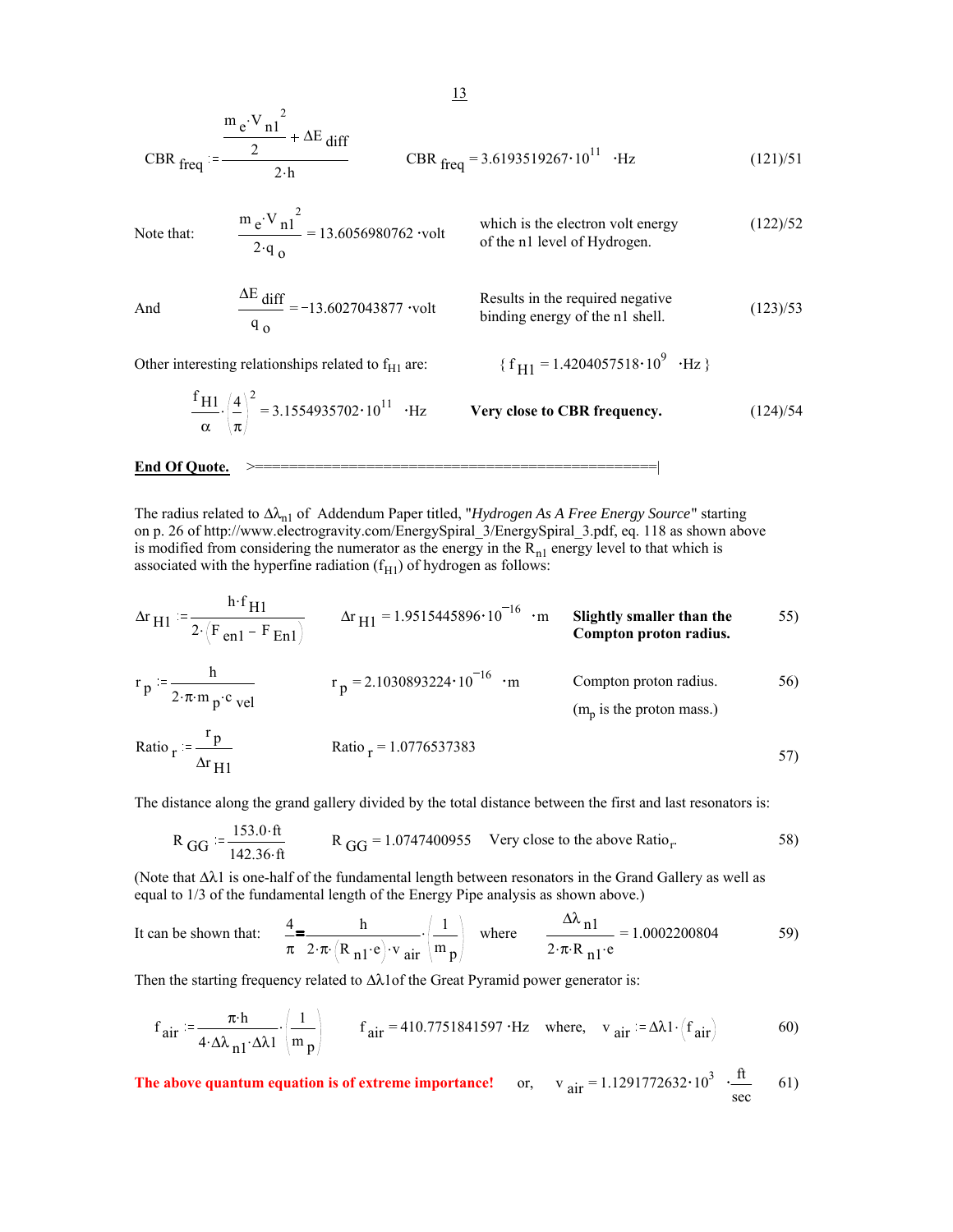14

Next, the measured Grand Gallery fundamental frequency is stated as:  $f_{\text{GG}} = 440 \text{ Hz}$ 

Then the ratio of f<sub>GG</sub> to f<sub>air</sub> is: R 
$$
f_{\text{freq}} := \frac{f_{GG}}{f_{\text{air}}}
$$
 or, R  $f_{\text{freq}} = 1.0711455243$  (62)

Where the air velocity can also be stated in terms of quantum terms as:

$$
v_{\text{air}} = \frac{\pi \cdot h}{4 \cdot \Delta \lambda_{n1}} \cdot \left(\frac{1}{m_p}\right) \qquad v_{\text{air}} = 1.1291772632 \cdot 10^3 \cdot \frac{ft}{\text{sec}} \qquad \text{which is equal to the acoustic velocity of air at sea level at 63} \qquad 63)
$$

The proton is the most massive quantum part of the Hydrogen atom and thus determines the acoustic as well as quantum parameters.

There may be a relativistic connection based on the excess energy available from the proton. Further, like for  $\Delta\lambda_{n1}$ , the natural number e seems to play a direct role in establishing this connection as is shown below.

#### **Relativistic Energy In The Spin Field Supports Hyperfine Radiation And Electrogravitation:**

If we divide the velocity of light in free space by the natural number e, a velocity is obtained that will yield a relativistic gamma that is close to the length of the Grand Gallery of the Great Pyramid divided by the distance from the first to the last resonator in that same Grand Gallery.

$$
V_{\text{rel}} := \frac{c}{e}
$$
  $V_{\text{rel}} = 1.1028748192 \cdot 10^8 \cdot \text{m} \cdot \text{sec}^{-1}$  (64)

$$
\Gamma1_{\text{rel}} := \frac{1}{\sqrt{1-\frac{1}{2}}}
$$
\n
$$
r_p = 2.1030893224 \cdot 10^{-16} \cdot m
$$
\n(65)

$$
\sqrt{1 - \left(\frac{V_{\text{rel}}^2}{c^2}\right)}
$$
  $r_{\text{rel}} = \frac{r_p}{\Gamma 1_{\text{rel}}}$   $r_{\text{rel}} = 1.9556070186 \cdot 10^{-16}$   $\cdot$ m (66)

$$
\Gamma1_{\text{rel}} = 1.0754151025
$$
 where,  $\Delta r_{\text{H1}} = 1.9515445896 \cdot 10^{-16}$  m (67)

Thus, we can expect a relativistic velocity (spin equivalent) to be associated with the proton that is field energy in addition to the proton rest mass energy. Further, this velocity arises from excess energy coming from the refresh energy of what I call energy space. This also establishes a wavelength equal to  $\Delta\lambda_{n1}$  as a result which is based on the wavelength of the n1 energy shell *multiplied* by the natural number e.

Also of interest: 
$$
\frac{1}{(\Gamma1 \text{ rel} - 1)} = 13.2599435186
$$
 and  $\frac{1}{\alpha \cdot (\Gamma1 \text{ rel} - 1)} = 1.8170894807 \cdot 10^3$  68)

 $=$  Ratio of (neutron mass  $+$  ( $\Gamma1_{rel}$  x m<sub>e</sub>)) / m<sub>e</sub>. **The heavy water cold fusion deuterium experiment of Pons & Fleishman is of immediate relevance.**

$$
\left(\frac{m_{n} + \Gamma1_{rel} \cdot m_{e}}{m_{e}}\right) = 1.8397590758 \cdot 10^{3} \qquad 69)
$$

Note that the ratio of neutron mass to electron mass is:

$$
\frac{m}{m}\frac{n}{e} = 1.8386836607 \cdot 10^3 \tag{70}
$$

From a previous paper located at

**http://www.electrogravity.com/EnergySpiral\_3/EnergySpiral\_3.pdf**, p. 7, eqs. 36 and 37 reveals the hidden structure of a velocity that is also almost exactly equal to 13.339 times the n1 velocity of the H1 atom.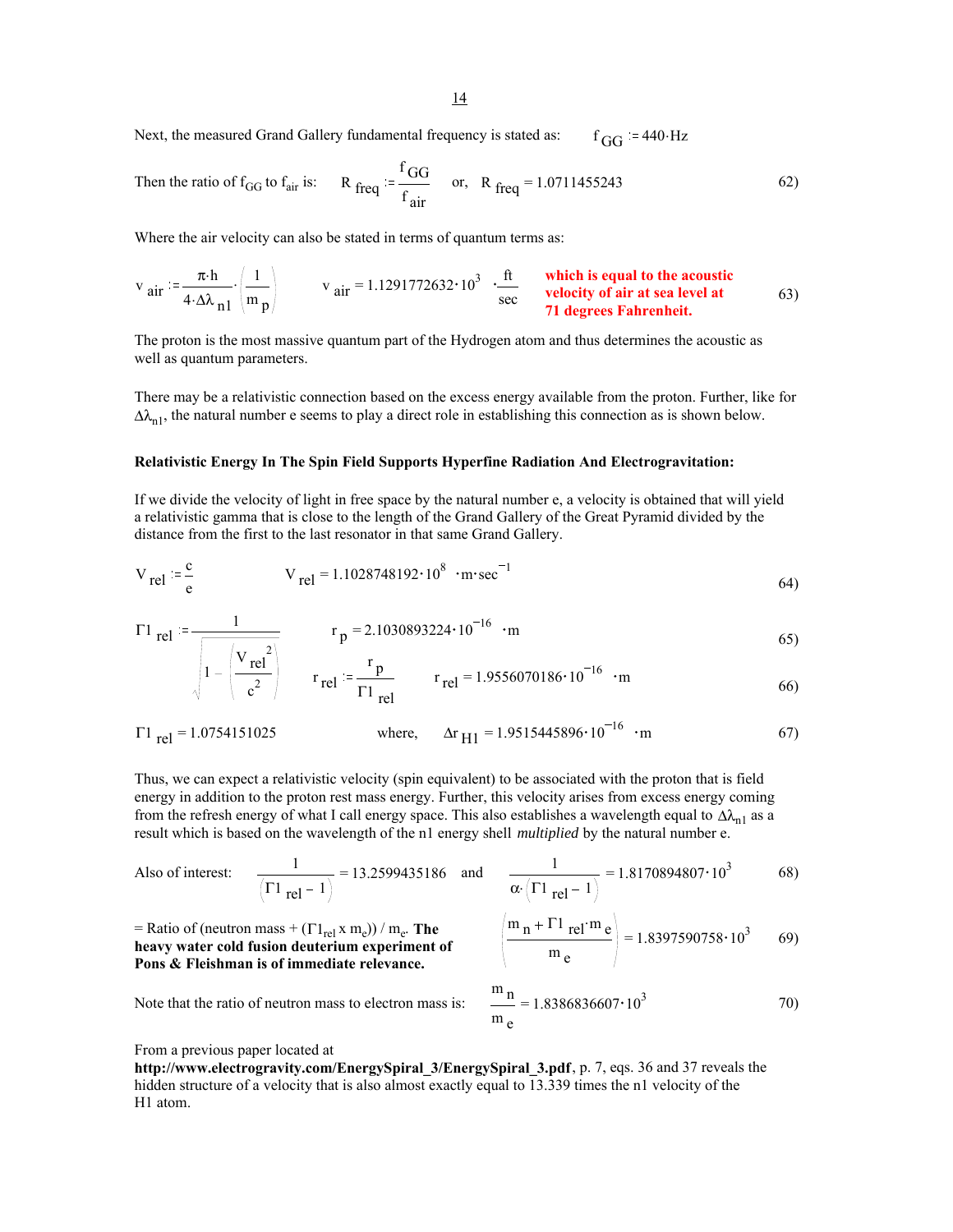**Velocity below related to construct of proton mass??**

$$
v1 = \sqrt{\frac{E_e(1)}{m_e}}
$$
  
\n
$$
v1 := (2.930593414607 \cdot 10^7 - 1.424725900052 \cdot 10^7 \cdot i) \cdot m\cdot sec^{-1}
$$
  
\n
$$
L_{v2}^{at.} = \sqrt{\frac{E_e(2)}{m_e}}
$$
  
\n
$$
v2 := (2.18769141666 \cdot 10^6 - 2.785455223369 \cdot 10^6 \cdot i) \cdot m\cdot sec^{-1}
$$
  
\n
$$
T1)
$$
  
\n
$$
v2 := (2.18769141666 \cdot 10^6 - 2.785455223369 \cdot 10^6 \cdot i) \cdot m\cdot sec^{-1}
$$
  
\n
$$
T2)
$$

Check:

 $\overline{1}$ 

Taking only the real and imaginary portions of the above velocities of v1 and v2, the ratio of v2 to v1 is:

$$
\frac{2.930593414607 \cdot 10^7}{2.18769141666 \cdot 10^6} = 13.3958262682 \ln \left( \frac{1.424725900052 \cdot 10^7 \cdot i}{2.785455223369 \cdot 10^6 \cdot i} \right) = 1.6321532219 \left( \frac{4}{\pi} \right)^2 = 1.6211389383
$$

73)

Finally, the corresponding angles in degrees related to the real and imaginary values of v1 and v2 are:

$$
arg(v1) = -25.9269870064 \cdot deg
$$
 This is the slope of the Grand Gallery!

$$
arg(v2) = -51.8539740128
$$
 'deg This is the slope of the Great Pyramid's apother (outer face)! 75)

Thus, the hidden velocity v1 of the n1 energy level and the  $\Delta\lambda$ 1 may both have a direct connection to the Grand Gallery slope and structure. Further, the same ratios equal to  $\Gamma_{rel}$  are shared by the smaller proton radius as well as the larger n1 H1 energy shell radius and are connected to e and the  $\Gamma_{\text{vel}}$  ratios.

The energy pipe analysis reveals that a serendipitous result occurs at the distance of 32.98 inches appearing as ∆λ1 in eq. 10 and further, a quarter wavelength of this distance yields the wavelength of the 1.420 GHz hyperfine hydrogen radiation which is where the analysis was started from termed  $f_{H1}$  above.

Where, utilizing 
$$
\lambda_{H1}
$$
 from eq. 41 above,  $\frac{c}{\lambda_{H1}} = 1.4204057518 \cdot 10^9 \cdot Hz$   $\lambda_{H1} = 8.309493722 \cdot in$  76)

The relativistic connection parameter  $\Gamma_{rel}$  may apply to the electron mass which would shorten the radius of the  $\Delta\lambda$ <sub>n1</sub> shell by  $1/\Gamma_{rel}$ .

$$
\Delta \lambda n1_{\text{rel}} := \frac{\Delta \lambda_{n1}}{\Gamma 1_{\text{rel}}} \qquad \Delta \lambda n1_{\text{rel}} = 8.4061077496 \cdot 10^{-10} \cdot \text{m} \qquad \text{Therefore:} \qquad \qquad 77)
$$

$$
\Delta V_{\Delta\lambda n1} := \frac{h}{m_e \left(\Delta\lambda_{n1} - \Delta\lambda n1_{rel}\right)} \cdot \alpha^2
$$
\n
$$
\Delta V_{\Delta\lambda n1} = 611.0046846855 \cdot m \cdot sec^{-1}
$$
\n(78)

(Note the  $\alpha^2$  parameter where is the fine structure constant.)

$$
\frac{m e^{i\Delta V} \Delta \lambda n^2}{h \cdot f_{H1}} = 0.3613346079
$$
\n
$$
\frac{1}{e} = 0.3678794412
$$
\n(79)

Likewise, the same applies to the wavelength of the  $\lambda_{n1}$  shell via a spin velocity equal to V<sub>rel</sub>.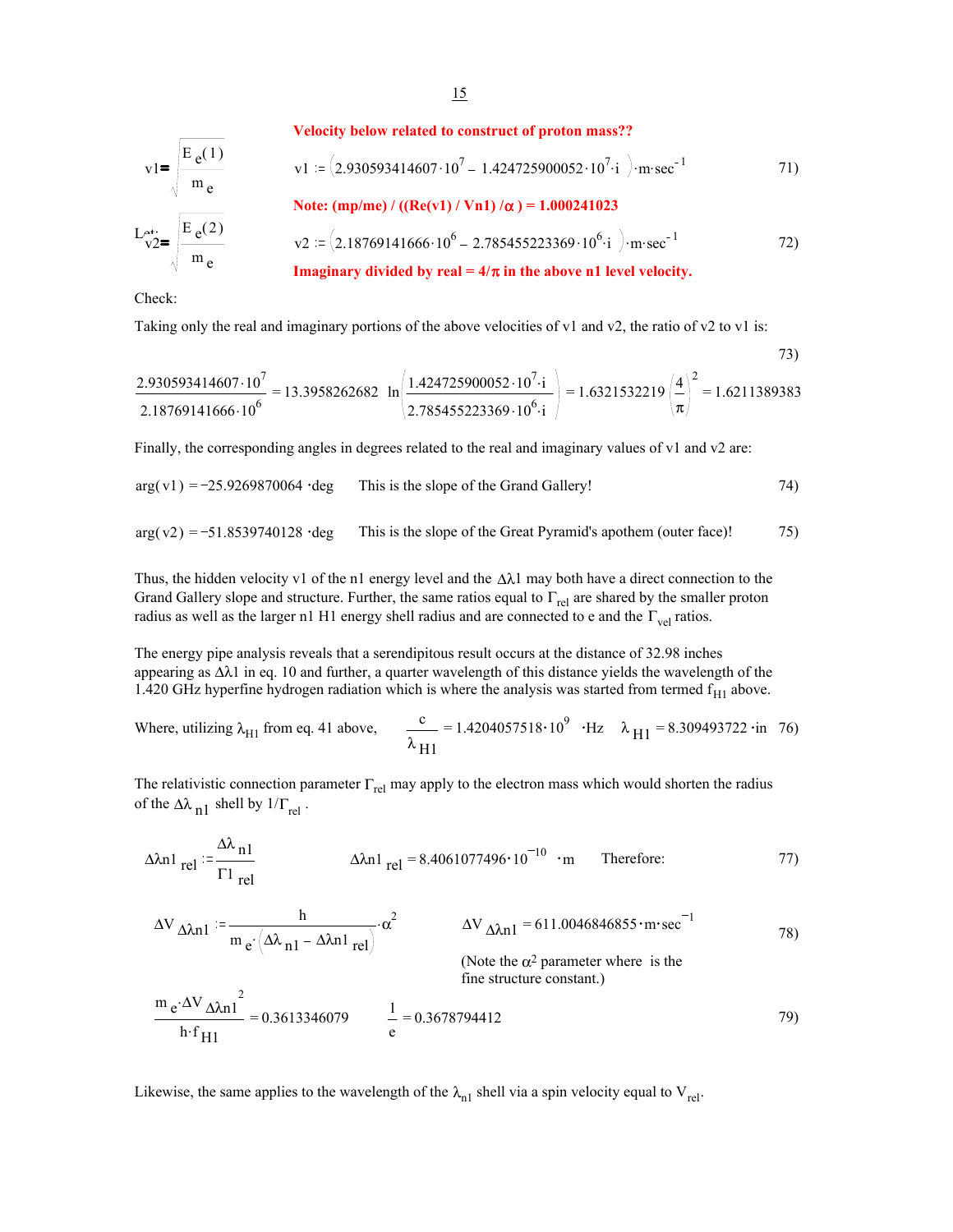$$
\lambda n1_{\text{rel}} := \frac{2 \cdot \pi \cdot R_{\text{nl}}}{\Gamma 1_{\text{rel}}} \quad \lambda n1_{\text{rel}} = 3.091753787 \cdot 10^{-10} \cdot m = \text{Slight relativistic reduction in } \lambda_{\text{nl}}.
$$

$$
\Delta V_{n1} := \frac{h \cdot \alpha^2}{m e \cdot (2 \cdot \pi \cdot R_{n1} - \lambda n 1_{rel})} \quad \Delta V_{n1} = 1.6612484592 \cdot 10^3 \cdot m \cdot sec^{-1} \quad \text{Note the product of the square of the figure 81} + m \cdot sec^{-1} \quad \text{where } V_{n1} = 1.6612484592 \cdot 10^3 \cdot m \cdot sec^{-1} \quad \text{where } V_{n2} = 1.6612484592 \cdot 10^3 \cdot 10^3 \cdot sec^{-1} \quad \text{where } V_{n1} = 1.6612484592 \cdot 10^3 \cdot 10^3 \cdot sec^{-1} \quad \text{where } V_{n2} = 1.6612484592 \cdot 10^3 \cdot sec^{-1} \quad \text{where } V_{n1} = 1.6612484592 \cdot 10^3 \cdot sec^{-1} \quad \text{where } V_{n1} = 1.6612484592 \cdot 10^3 \cdot sec^{-1} \quad \text{where } V_{n1} = 1.6612484592 \cdot 10^3 \cdot sec^{-1} \quad \text{where } V_{n1} = 1.6612484592 \cdot 10^3 \cdot sec^{-1} \quad \text{where } V_{n1} = 1.6612484592 \cdot 10^3 \cdot sec^{-1} \quad \text{where } V_{n2} = 1.6612484592 \cdot 10^3 \cdot sec^{-1} \quad \text{where } V_{n1} = 1.6612484592 \cdot 10^3 \cdot sec^{-1} \quad \text{where } V_{n1} = 1.6612484592 \cdot 10^3 \cdot sec^{-1} \quad \text{where } V_{n1} = 1.6612484592 \cdot 10^3 \cdot sec^{-1} \quad \text{where } V_{n1} = 1.6612484592 \cdot 10^3 \cdot sec^{-1} \quad \text{where } V_{n1} = 1.6612484592 \cdot 10^3 \cdot sec^{-1} \quad \text{where } V_{n1} = 1.6612484592 \cdot 10^3 \cdot sec^{-1} \quad \text{where } V
$$

$$
\frac{m_{e} \cdot \Delta V_{n1}^{2}}{h \cdot f_{H1}} = 2.6710970123 \quad \text{or, } f_{H1 \text{rel}} := \frac{m_{e} \cdot \Delta V_{n1}^{2}}{h \cdot e} \quad f_{H1 \text{rel}} = 1.3957498888 \cdot 10^{9} \cdot \text{Hz} \quad 82)
$$

Note that in eq. 82 above, the  $2.6710970123$  result is allowed to settle to e to solve for  $f<sub>H1rel</sub>$ 

The conclusion is offered that those quantum particles, such as the proton, neutron and the electron, which share the same relativistic parameter such as  $\Gamma_{\text{rel}}$ , are non-locally coupled to each other through energy space. Note also the connection to the fine structure radiation energy based on  $f_{H1}$ .

The equation for  $\Delta V_{n1}$  above can be rewritten to yield an expression that yields f<sub>H1</sub> to a extreme accuracy where the base constant parameters are e, c, h,  $m_e R_{n1}$ , and  $\alpha$ .

$$
f_{\text{H1rel}} = \left(\frac{m_e}{h \cdot e}\right) \cdot \left[\frac{h}{m_e \left[2 \cdot \pi \cdot R_{n1} - \frac{2 \cdot \pi \cdot R_{n1}}{1} \right]} \cdot \alpha^2\right]^2
$$
  
 $\sqrt{1 - \left[\frac{c}{e}\right]^2}$ 

**When the equation at the left is factored into the equation immediately below it, it amounts to plank's constant divided by wavelength, which is velocity. Further dividing by wavelength yields frequency since velocity divided by wavelength is frequency. Since velocity is lower than c, the parameters are acoustic, that is, akin to sound waves, also DeBroglie matter or 'pilot' waves.** 83)

by factoring, yields 
$$
f_{\text{H1rel}} = \frac{1}{4} \cdot h \cdot e \cdot \frac{\alpha^4}{\left[ m_e \left[ \pi^2 \left[ \left( R_{\text{n1}} \right)^2 \cdot \left( e - \sqrt{e - 1} \cdot \sqrt{e + 1} \right)^2 \right] \right] \right]}
$$
 84)

Therefore, the frequency is:  $f_{\text{H1rel}} = 1.3957498888 \cdot 10^9 \cdot \text{Hz}$   $f_{\text{H1}} = 1.4204057518 \cdot 10^9 \cdot \text{Hz}$  85)

Reducing the c/e velocity towards zero will cause the output frequency  $f_{\text{H1rel}}$  to rise towards infinity. **This is theoretically possible since energy space is unlimited in its ability to supply whatever refresh energy is needed to support the structure of the spin field. This could be the reason the King's chamber shows evidence of extreme heat and a tremendous explosion.**

#### **The above equation is of fundamental importance since it relies on well established fundamental**  constants, none of which are directly related to  $f_{H1}$ . The above equation is new as far as I know.

It is obvious that the natural number e plays an important part in the hydrogen hyperfine energy emission. That, and the fourth power of the fine structure constant. Notice that the mass and radius terms imply not only a torus area with two wavelengths nearly orthogonal to each other, but inertia as well, with a mass times radius squared term.

The natural number e also implies an input of energy for the purpose of building a large external energy and pressure field, especially if the atom of hydrogen is not paired with another atom of hydrogen. When the binding to another hydrogen atom occurs, the energy stored in the previously established much larger volume of space is released. Further, as the pressure wave builds up between the two atoms, the result is that it requires much less energy to seperate them than was released during the binding action.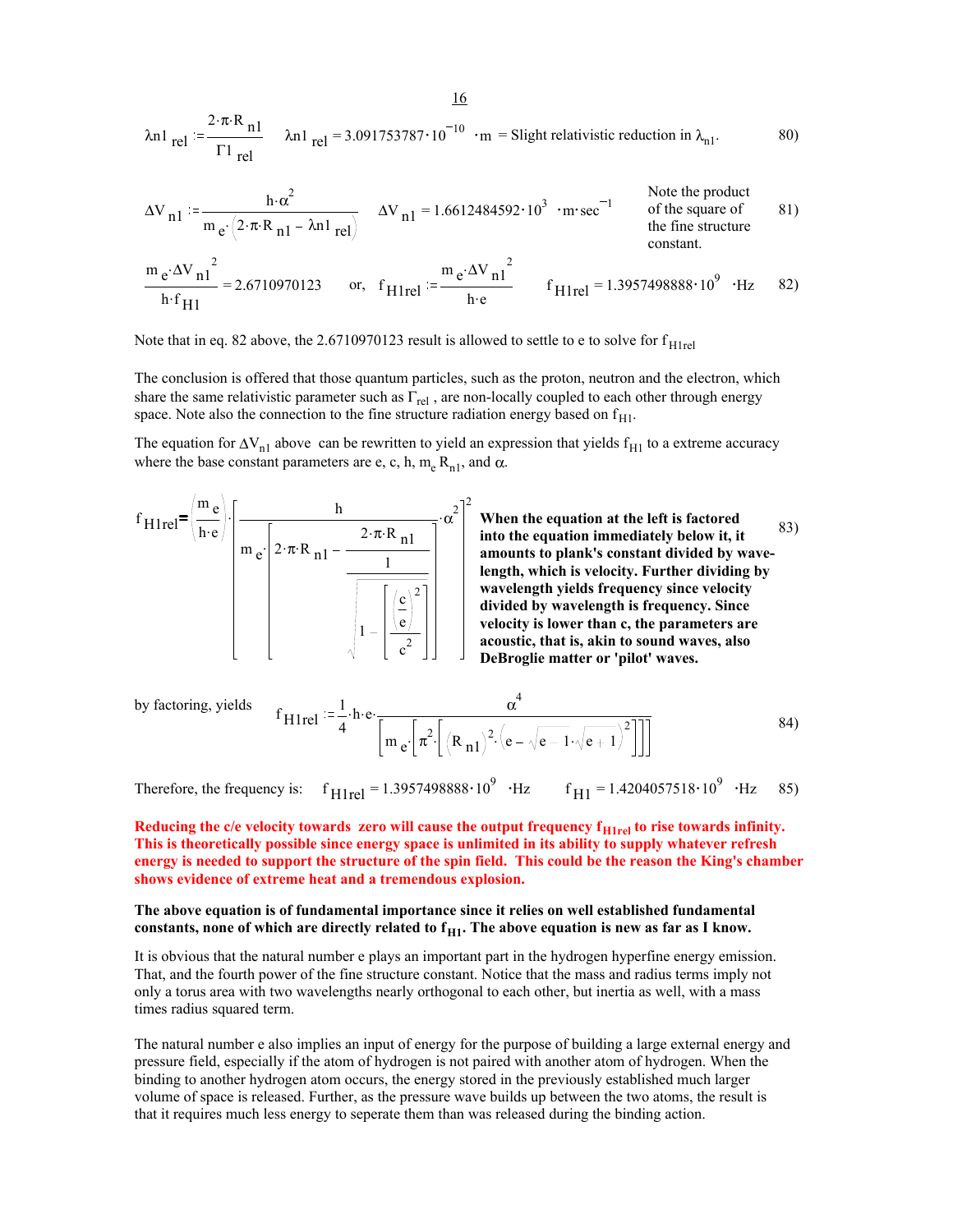In the book, "*Occult Ether Physics*," by William R. Lyne, the atomic hydrogen energy extraction process is explained in detail beginning in chapter VI, which is titled, "Free Energy Massacre", copyright 1996, inclusive of pages 81 through 103. The action can be restated in terms of my own theory as follows: When an external stimulus such as a magnetic or electric field perturbation occurs, the proton extracts energy from non-local energy space. This occurs after the release of the energy stored in the external field surrounding the atom. The velocity of the spin field is restored and as a result, so is the relativistic gamma factor. Thus, the process of energy extraction acts somewhat like the control grid in an old fashioned vacuum tube where a small input perturbation of energy can control a very large amount of energy throughput. In this case, the energy is flowing from non-local energy space to normal local space. The perturbation can also be acoustic such as was supplied in the above analysis for the energy pipe and for the Grand Gallery of the Great Pyramid.

A correction to f<sub>H1rel</sub> is accomplished by subtracting  $v_x$  from c/e as shown below. The  $v_x$  velocity is equal to the velocity obtained relative to the force constant frequency  $F_{OK}$  derived in previous papers, please see the link: **http://www.electrogravity.com/DualFreqEG/A\_frequency4.pdf**; Specifically, eqs. 1 through 6.

Let: 
$$
f_{LM} = 1.003224805 \cdot 10^{01} \cdot Hz
$$
 Quantum electrogravitational frequency  
\n $\lambda_{LM} = 8.514995416 \cdot 10^{-03} \cdot m$  Quantum electrogravitational wavelength  
\n $i_{LM} := q_0 \cdot f_{LM}$  Quantum electrogravitational current based on  $f_{LM}$  above.

Then:

$$
F_{\text{QK}} := \frac{F_{\text{QK}} \cdot \left(\lambda_{\text{LM}}\right)}{I_q} \cdot \mu_0 \cdot \frac{i_{\text{LM}} \cdot \lambda_{\text{LM}}}{I_q} \quad F_{\text{QK}} = 2.9643714493 \cdot 10^{-17} \quad \text{Newton} \quad \text{EG force constant.} \tag{86}
$$
\n
$$
f_{\text{FQK}} := \frac{F_{\text{QK}} \cdot \left(\lambda_{\text{LM}}\right)}{h} \qquad \qquad f_{\text{FQK}} = 3.8094358119 \cdot 10^{14} \quad \text{Hz} \qquad \frac{\text{Force constant EG}}{\text{based frequency.}} \tag{87}
$$

Dividing the force constant frequency above by  $4/\pi$  yields a frequency that has a kinetic energy related to the electron mass that can be solved for the unique quantum velocity  $v_x$  as shown below.

A' 
$$
f = \frac{f_{\text{FQK}}}{\left(\frac{4}{\pi}\right)}
$$
 A'  $f = 2.9919238902 \cdot 10^{14}$  ·Hz

**The 4/**π **parameter is universal in the above**   $A'_{\text{f}}$  = 2.9919238902 · 10<sup>14</sup> · Hz **The 4/** $\pi$  parameter is universal in the above<br>analysis of the Great Pyramid and Energy 88) **Pipe. In the above link, eq. 11 and 14 showed that the derivative with respect to time of the A vector force to the force constant was equal to 4/**π**.**

The quantum velocity related to Af is:

$$
V_{\text{Af}} := \sqrt{\frac{A'_{f}(h)}{m_{e}}} \qquad V_{\text{Af}} = 4.6650770385 \cdot 10^{5} \cdot m \cdot \text{sec}^{-1}
$$

Let: 
$$
v_x := V_{Af}
$$
  $v_x = 4.6650770385 \cdot 10^5 \cdot m \cdot sec^{-1}$   $v_x = 4.6650770385 \cdot 10^5 \cdot \frac{m}{sec}$  90)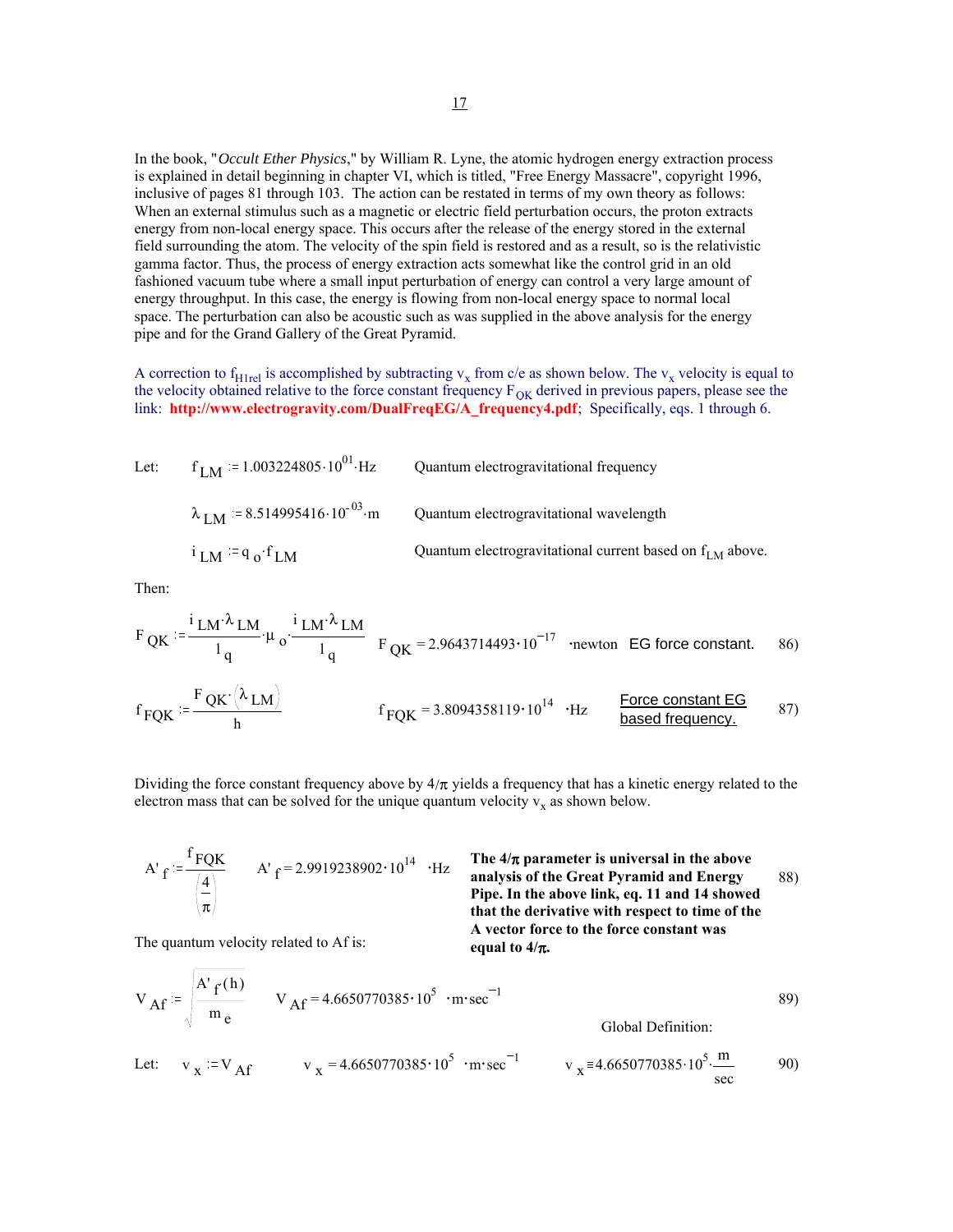18

Stating the required equation to find the relativistic frequency related to  $(c/e) - v_x$ .

$$
f_{H2rel} = \left(\frac{m_e}{i \cdot h \cdot e}\right) \cdot \left[\frac{i \cdot h}{m_e \cdot \left(2 \cdot \pi \cdot R_{n1} - \frac{2 \cdot \pi \cdot R_{n1}}{1}\right)}\right] \cdot \alpha^2\right]^2
$$
 When v<sub>x</sub> is increased a small amount, the result is an increase of the output frequency and a corresponding decrease of the total relativistic energy related to the proton field. Reducing the relationship between the velocity and the velocity. The velocity is the velocity of the output frequency and the velocity of the velocity. The velocity is the velocity of the circuit. The velocity is the velocity of the circuit. The velocity is the velocity of the circuit. The velocity is the velocity of the circuit. The velocity is the velocity of the circuit. The velocity is the velocity of the circuit. The velocity is the velocity of the circuit. The velocity is the velocity of the circuit. The velocity is the velocity of the circuit. The velocity is the velocity of the circuit. The velocity is the velocity of the circuit. The velocity is the velocity of the circuit. The velocity is the velocity of the circuit. The velocity is the velocity of the circuit. The velocity is the velocity of the circuit. The velocity is the velocity of the circuit. The velocity is the velocity of the circuit. The velocity is the velocity of the circuit. The velocity is the velocity of the circuit. The velocity is the velocity of the circuit. The velocity is the velocity of the circuit. The velocity is the velocity of the circuit. The velocity is the velocity of the circuit. The velocity is the velocity of the circuit. The velocity is the velocity of the circuit. The velocity is the velocity of the circuit. The velocity is the velocity of the circuit. The velocity is the velocity of the circuit. The velocity is the velocity of the circuit. The velocity is the velocity of the circuit. The velocity is the velocity of the circuit. The velocity is the velocity of the circuit. The velocity is the velocity of the circuit. The velocity is the velocity of the circuit. The velocity is the velocity of the circuit. The velocity is the velocity of the circuit. The velocity is the velocity of the circuit. The velocity is the velocity of the circuit. The velocity is the velocity of the circuit. The velocity is the velocity of the circuit. The velocity is the velocity of the circuit. The velocity is the velocity of the circuit. The velocity is the velocity of the circuit. The velocity is the velocity of the circuit. The velocity is the velocity of the circuit. The velocity is the velocity of the circuit. The velocity is the velocity of the circuit. The velocity is the velocity of the circuit. The velocity is the velocity of the circuit. The velocity is the velocity of the circuit. The velocity is the velocity of the circuit. The velocity is the velocity of the circuit. The velocity is the velocity of the circuit. The velocity is the velocity of the circuit. The velocity is the velocity of the circuit. The velocity is the velocity of the circuit. The velocity is the velocity of the circuit. The velocity is the velocity of the circuit. The velocity is the velocity of the circuit. The velocity is the velocity of the velocity is the velocity of the circuit. The velocity is the velocity of the circuit. The velocity is the velocity of the circuit. The velocity is the velocity of the circuit. The velocity is the velocity of the circuit. The velocity is the velocity of the circuit. The velocity is the velocity of the circuit. The

The imaginary operator i is introduced above where h is shown to account for the well known quantum expression involving atomic shell angular momentum  $mvr = inh/2\pi$ . (Herein, n = 1.)

by factoring, yields

$$
f_{H2UpRel} := \frac{1}{4} \cdot i \cdot h \cdot e \cdot c^2 \cdot \frac{\alpha^4}{\left[ m e \left[ \pi^2 \left[ R_{n1}^2 \cdot \left[ e \cdot c - \sqrt{\frac{(v_x \cdot e - c + e \cdot c)}{(v_x \cdot e - c + e \cdot c)} \cdot (v_x \cdot e - c - e \cdot c)} \right]^2 \right] \right]}\right]}
$$
92)

Finally:  $f_{H2UpRel} = 1.4205210604 \cdot 10^9 i \cdot Hz$  where,  $f_{H1} = 1.4204057518 \cdot 10^9 \cdot Hz$  93)

The frequency difference between  $|f_{H2UpRel}|$  and  $f_{H1}$  is:

And the ratio involving agreement of frequencies is:  $|f_{H2UpRel}| - f_{H1} = 1.1530861634 \cdot 10^5 \cdot Hz$  94)

$$
\frac{f_{\text{H2UpRel}}}{f_{\text{H1}}} = 1.0000811801\text{i} \quad \text{which is strong evidence of correlation by nearly exact agreement.}
$$

Subtracting  $v_x$  from c/e natural spiral reduction velocity shows that the electrogravitational force constant  $F_{OK}$  draws energy from the proton field in the electrogravitational process. The remaining field can also be tapped for free energy. It was determined above that without taking the energy used to establish the electrogravitational connection, the error caused the original  $f<sub>H1rel</sub>$  frequency to be low at:

$$
f_{\text{H1rel}} = 1.3957498888 \cdot 10^9
$$
 Hz where actual desired is:  $f_{\text{H1}} = 1.4204057518 \cdot 10^9$  Hz 95)

The least quantum electrogravitational velocity related to the relativistic equation with the  $v_x$  force constant correction is shown below where only one wavelength of  $\lambda_{n1}=2\pi R_{n1}$  is in the denominator instead of two.

$$
V_{H2UpRel} := \frac{1}{2} \cdot i \cdot h \cdot e \cdot c^2 \cdot \frac{\alpha^4}{\left[ m e \cdot \left[ \pi^1 \cdot \left[ R_{n1}^1 \cdot \left[ e \cdot c - \sqrt{\frac{(v_x \cdot e - c + e \cdot c)}{(v_x \cdot e - c - e \cdot c)} \cdot (v_x \cdot e - c - e \cdot c)} \right]^2 \right] \right]}\right]}
$$

$$
V_{\text{H2UpRel}} = 0.472311706i \cdot \text{m} \cdot \text{sec}^{-1} \quad \text{where,} \quad \frac{V_{\text{H2UpRel}}}{2 \cdot \text{e}} = 0.0868768832i \cdot \text{m} \cdot \text{sec}^{-1} \quad 97)
$$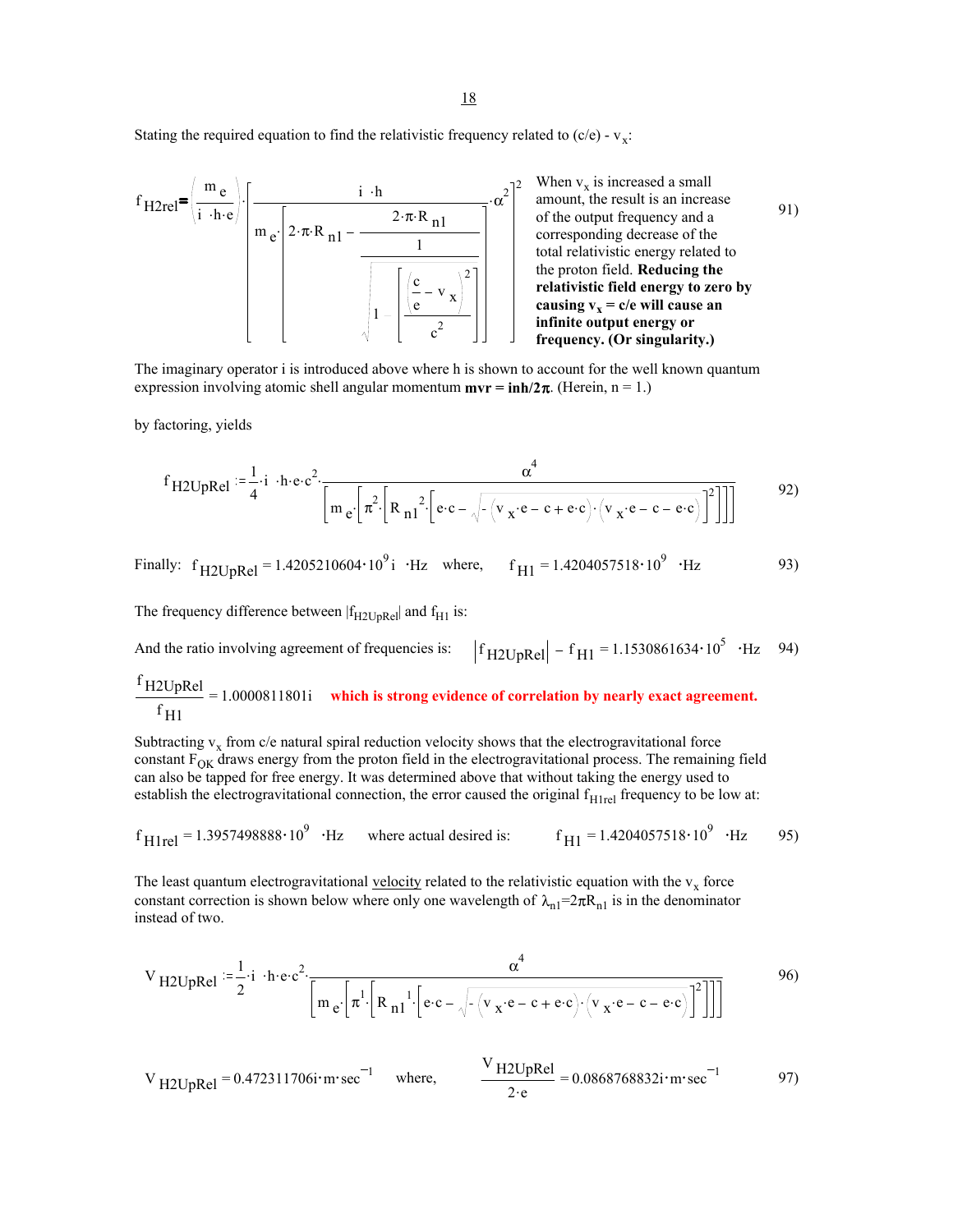Where  $V_{LM}$  electrogravitational is equivalent to:

$$
V_{LM} = \frac{h}{m_e \lambda_{LM}}
$$

or, 
$$
V_{LM} = 0.0854245461 \cdot m \cdot sec^{-1}
$$
 99)

$$
f_{LMup} = \frac{m_e \left(\frac{V_{H2UpRel}}{2 \cdot e}\right)^2}{h} \qquad f_{LMup} = -10.3762724216 \cdot Hz = Negative energy \qquad (100)
$$

The above electrogravitational frequency is one part of a two step interaction wherein the above frequency is the local relativistic action that is instantly transferred through non-local space to a conjugate local space reaction. Therefore, there may be considered a process where  $v_x$  is added to the spiral (c/e) velocity instead of subtracted. This would balance out the energy so that in the closed system interaction, no net energy is lost or gained. Thus,  $v_x$  is added to the c/e velocity for the case of the reaction system as shown below:

$$
f_{\text{H3DnRel}} = \left(\frac{m_e}{i \cdot h \cdot e}\right) \cdot \left[\frac{i \cdot h}{m_e \left[2 \cdot \pi \cdot R_{\text{nl}} - \frac{2 \cdot \pi \cdot R_{\text{nl}}}{1} \right]} \cdot \alpha^2\right]^2
$$
 (101)  

$$
\sqrt{1 - \left[\frac{c}{e} + v_x\right]^2}{}
$$

by factoring, yields

$$
f_{\text{H3DnRel}} := \frac{1}{4} \cdot i \cdot h \cdot e \cdot c^2 \cdot \frac{\alpha^4}{\left[ m e \cdot \left[ \pi^2 \cdot \left[ R_{\text{nl}}^2 \cdot \left[ e \cdot c - \sqrt{\frac{(v_x \cdot e + c + e \cdot c)(v_x \cdot e + c - e \cdot c)}{v_x \cdot e + c - e \cdot c}} \right]^2 \right] \right]}\right]}
$$
 (102)

 $f_{\text{H3DnRel}} = 1.3715042743 \cdot 10^9$  i  $\cdot$  Hz This is an absorption equivalent frequency which is not radiated.

The velocity related to the above frequency is:

$$
V_{\text{H3rel}} := \frac{1}{2} \cdot i \cdot h \cdot e \cdot c^2 \cdot \frac{\alpha^4}{\left[ m e \left[ \pi^1 \left[ R_{\text{nl}}^1 \left[ e \cdot c - \sqrt{\left( v_x \cdot e + c + e \cdot c \right) \cdot \left( v_x \cdot e + c - e \cdot c \right)} \right]^2 \right] \right] \right]}
$$
 (103)

$$
V_{H3rel} = 0.456014023i \cdot m \cdot sec^{-1}
$$

$$
\frac{V_{H3rel}}{2 \cdot e} = 0.083879092i \cdot m \cdot sec^{-1}
$$
 (104)

$$
V_{LM} = 0.0854245461 \cdot m \cdot sec^{-1}
$$

$$
f_{LMdn} = \frac{m_e \left(\frac{V_{H3rel}}{2 \cdot e}\right)^2}{h}
$$
  $f_{LMdn} = -9.6725357242 \cdot Hz$  = negative energy.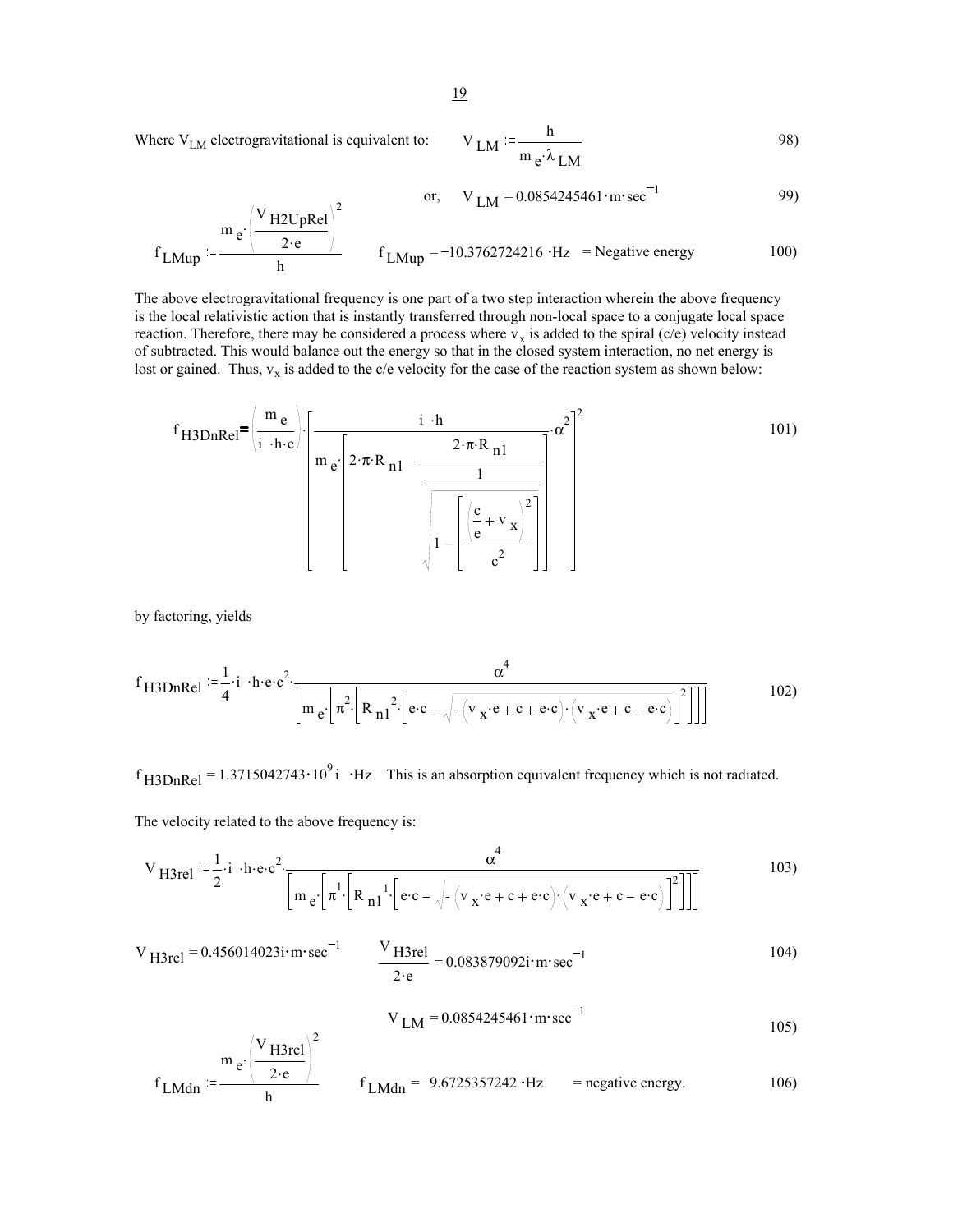20

Then the total interaction involving both the up and down electrogravitational frequencies is:

$$
F_{EG} := \left(\frac{i \cdot h \cdot f_{LMup}}{R_{n1}}\right) \cdot \mu_0 \cdot \left(\frac{i \cdot h \cdot f_{LMdn}}{R_{n1}}\right) \quad F_{EG} = -1.9774340281 \cdot 10^{-50} \quad \text{ 'newton' } \frac{\text{henry}}{\text{m}} \cdot \text{newton} \quad 107)
$$

$$
F_{\text{HG}} = \frac{G \cdot m_e \cdot m_e}{R_{\text{nl}}^2}
$$
  $F_{\text{HG}} = 1.977291389 \cdot 10^{-50}$  'newton

This newton and the henry/m terms are constants. Only  $\frac{\text{cm}}{\text{m}}$  newton terms in F<sub>EG</sub> is a variable which is 109) dependent on the inverse of the radius squared.  $\frac{F}{EG}$  =  $_{\rm F}$  HG 1.0000721387 · henry.

It is of interest that: 
$$
\left(\frac{4}{\pi}\right) \cdot (e) = 3.4610239177
$$
 and  $\frac{h}{2 \cdot \pi \cdot R_{n1} \cdot v \sin} \cdot \left(\frac{1}{m_p}\right) = 3.4617856212$  110)

Thus, the natural number e and the  $4/\pi$  angle of the Great Pyramid are related to the Bohr n1 radius of the Hydrogen atom as well as the mass of the proton and the acoustic velocity of air at 71 degrees (F) and sea level pressure..

It is also of interest that three times ∆λ1 will yield a full length section of pipe distance of:

$$
3.\Delta\lambda 1 = 8.2466807157
$$
 if and this corresponds to a pyramid starting frequency of: 111)

$$
\frac{v \text{ air}}{3.4 \lambda 1} = 136.9250613866 \cdot \text{Hz} \qquad \frac{1}{\alpha} = 137.0359894933
$$
 (112)

The starting frequency and the running frequency are both dependent on the air temperature. The below temperature/velocity equation is from: Clifford, Martin, "Master Handbook of Electronic Tables and Formulas," fifth edition, copyright 1992 by TAB Books, p. 212:

$$
V=49 \cdot \sqrt{459.4 + F}
$$
 where the velocity V is in ft/sec and F is in degrees Fahrenheit.

 $F = 72.0$  degrees Farenheit.

$$
V = 49 \cdot \sqrt{459 + F}
$$
 
$$
V = 1.1291284249 \cdot 10^3
$$
 in ft/sec. Temperature will rise as the square of the velocity.

Since the distance between the resonators in the Grand Gallery must remain a fixed parameter, then as the temperature rises, the velocity of the sound must also rise. This means that the frequency will rise since the working wavelength between the resonators is fixed.

The resonant frequency of the King's Chamber has been measured at 438.3 Hz which also resonates out and back from the Grand Gallery. Therefore, the required sound velocity at the upper running temperature is calculated by the below formula and solving for air temperature at the required velocity that will yield the resonant King's Chamber frequency with the fixed wavelength of ∆λ1. Note that ∆λ1 is equal to 2.748893573 feet. Frequency x wavelength = velocity.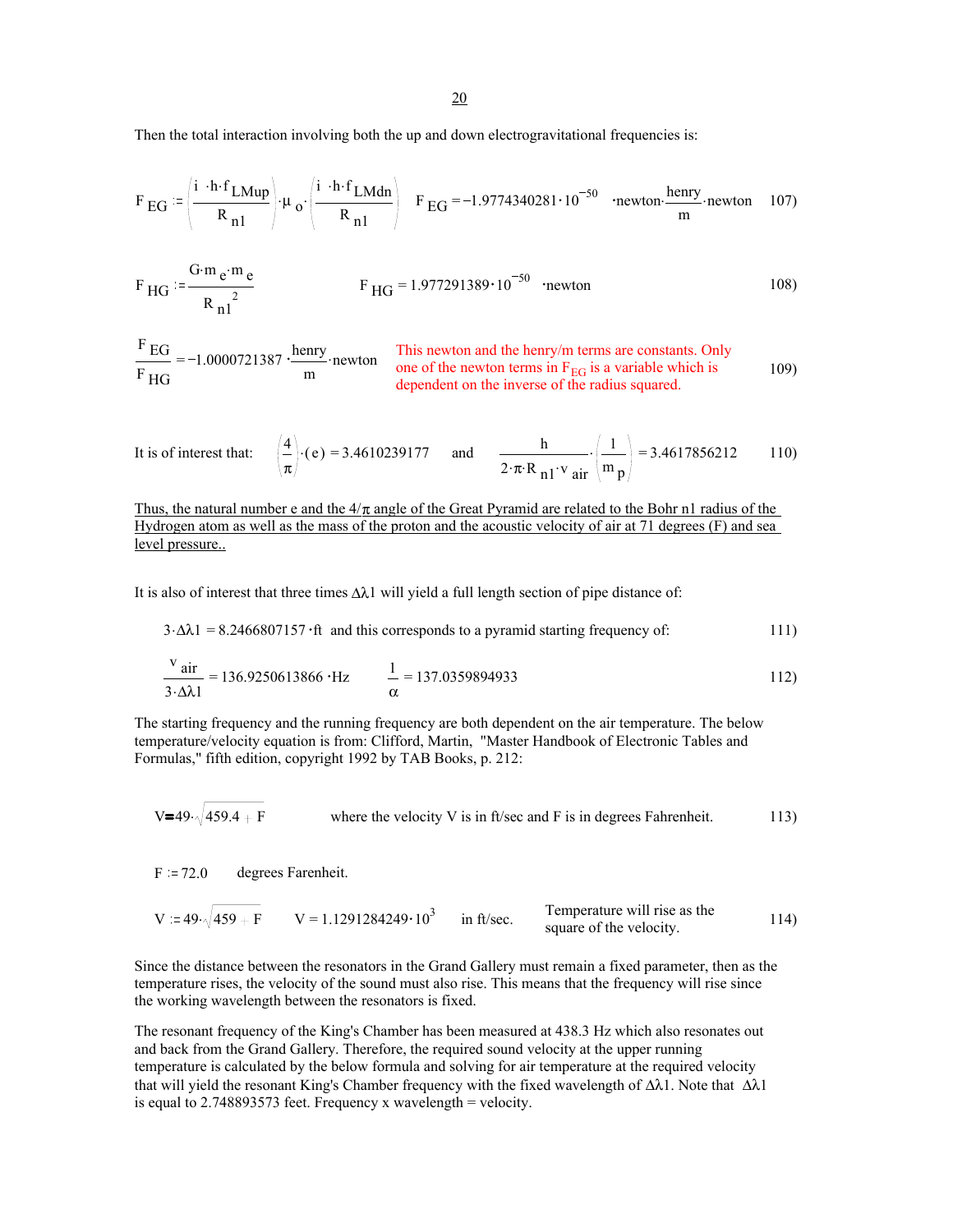$$
V_{\text{high}} = 438.3 \cdot (2.748893573) \qquad V_{\text{high}} = 1.204840053 \cdot 10^3 \qquad \text{ft/sec} \tag{115}
$$

For the purpose of further calculation, V is equal to a new parameter called  $V_{low}$ .

$$
V_{low} = V
$$
  $V_{low} = 1.1291284249 \cdot 10^3$  ft/sec

If we allow for a range of temperature rise, the resulting air temperature can be plotted as shown below

 $\Delta V = V_{low}$ ,  $V_{low} + .10$ .  $V_{high}$  = range of sound velocity increase. (0.1 deg. F increments.)

Then the required range is: 
$$
\Delta F (\Delta V) = \left(\frac{\Delta V}{49}\right)^2 - 459.4
$$
 117)



Two very important frequencies occur when the resonator Gallery and the King's Chamber reach the normal running temperature and upper sound velocity. First, the total Grand Gallery length of 153.3 feet yields a frequency equal to the Schuman frequency very near 7.83 Hz. Secondly, the frequency between the resonators is now equal to the resonant frequency of the Grand Gallery related to the resonant frequency of the King's Chamber of 438.3 Hz instead of the starting frequency of  $f_{air}$  at 410.86 Hz.

$$
f_{\text{Shu}} = \frac{V_{\text{high}}}{153.3}
$$
  $f_{\text{Shu}} = 7.8593610766$  Hz 118)

$$
f_{\text{KC}} = \frac{V_{\text{high}}}{(2.748893573)}
$$
  $f_{\text{KC}} = 438.3$  Hz where, 2.748893573 = feet. 119)

The rise from starting to running Schuman temperature yields the below frequency plots shown below.

$$
\Delta \text{Shu }_{\text{freq}}(\Delta V) := \frac{\Delta V}{153.3}
$$
 Frequency change (rise) towards the Schuman frequency vs velocity. [120]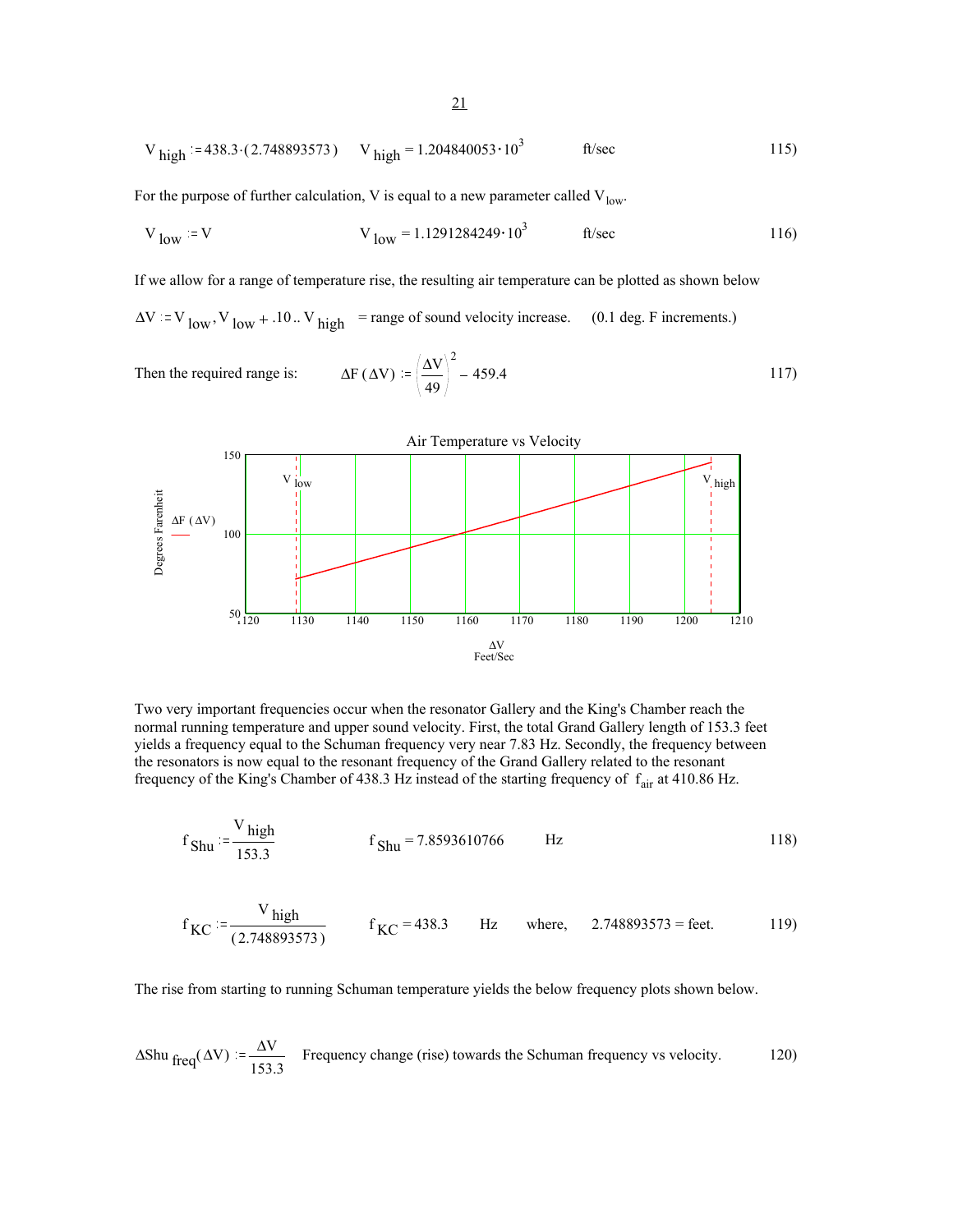

 $\Delta K C$  freq( $\Delta V$ ) =  $\frac{\Delta V}{2.74889}$ 2.748893573 King's Chamber frequency rise towards the natural resonance. 121)



The normal running temperature is:

$$
F_{\text{Run}} = \left(\frac{V_{\text{high}}}{49}\right)^2 - 459.4 \qquad F_{\text{Run}} = 145.1978981356 \qquad \text{degrees Fahrenheit} \tag{122}
$$

$$
f_{\text{air}} = f_{\text{air}} \sec \qquad \qquad \frac{f_{\text{KC}}}{f_{\text{air}}} = 1.0670070075 \tag{123}
$$

The close agreement to

Ratio  $_{r}$  = 1.0776537383 and R  $_{GG}$  = 1.0747400955 above is notable. 124)

It is therefore established by the above analysis that the operation of the Great Pyramid as an energy generating machine must be taken as a very strong possibility. The proton calculations as well as the relationship of the natural number e and the  $4/\pi$  all fit nearly exactly into the geometry of the Grand Gallery, King's Chamber and the angle of rise of the outside face of the Great Pyramid.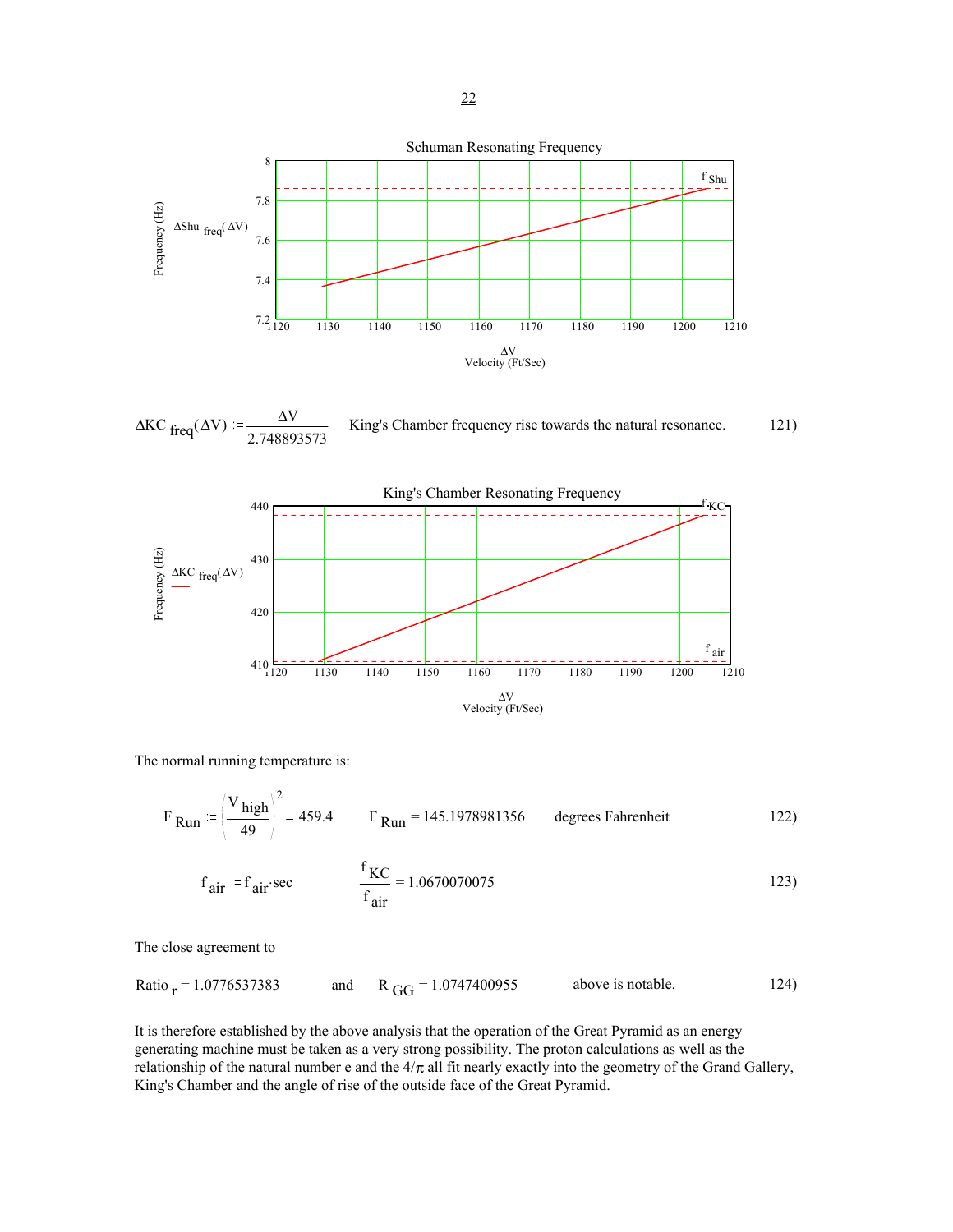Further, the Hydrogen atom energy is tapped into where it has been previously shown that there exists energy related to the natural number e, also at the first energy shell level, that is in excess required to establish a stable shell at the required Bohr radius. This excess energy can be released by exciting the Hydrogen atom to a higher than normal acoustic velocity which buffets the molecule and thus causes it to release the desired microwave energy related directly to the Hyperfine energy frequency of 1.420 GHz.

According to Cristopher Dunn, author of the Book, "The Giza Powerplant," the master oscillator is located in the Queens Chamber. Therein was generated hydrogen gas by chemical means such as mixing dilute hydrochloric acid and Hydrated zinc chloride. This was allowed to pool in the floor area of the Queen's Chamber to a depth of two feet wherein the overflow was allowed to flow down the horizontal passage to the five inch step rise at the end of the passage. From there it was emptied into the vertical well shaft and into the grotto area located far below the Queens chamber. It is of extreme interest that if the wave velocity in the electrolyte (mostly water) is examined in light of the below standard equation involving wave velocity of the ocean, the depth equals two feet with the liquid velocity equal to the velocity of air at 72 degrees Fahrenheit

The Queen's Chamber temperature can be expected to be near 72 degrees Fahrenheit but will rise as we move towards the Grand Gallery and especially will be much hotter as we move towards the King's Chamber.

Jerry E. Bayles-May 24, 2007

24.740042147 • in =  $Δλ2$ .

$$
v^{2} = \frac{g \cdot \lambda}{2 \cdot \pi} \cdot \tanh\left(2 \cdot \pi \cdot \frac{d}{\lambda}\right)
$$
 See: **http://hyperphysics.phy-astr.gsu.edu/hbase/waves/watwav2.html** 125)

has solution(s) for d of:  $126$ 

$$
\frac{1}{2} \cdot \ln \left[ \frac{1}{\left(2 \cdot v^2 \cdot \pi - g \cdot \lambda\right)} \cdot \left[ -\left(2 \cdot v^2 \cdot \pi - g \cdot \lambda\right) \cdot \left(2 \cdot v^2 \cdot \pi + g \cdot \lambda\right) \right]^{\frac{1}{2}} \right] \cdot \frac{\lambda}{\pi}
$$
\n
$$
\frac{1}{2} \cdot \ln \left[ \frac{-1}{\left(2 \cdot v^2 \cdot \pi - g \cdot \lambda\right)} \cdot \left[ -\left(2 \cdot v^2 \cdot \pi - g \cdot \lambda\right) \cdot \left(2 \cdot v^2 \cdot \pi + g \cdot \lambda\right) \right]^{\frac{1}{2}} \right] \cdot \frac{\lambda}{\pi}
$$
\n
$$
\left[ -\left(2 \cdot v^2 \cdot \pi - g \cdot \lambda\right) \cdot \left(2 \cdot v^2 \cdot \pi + g \cdot \lambda\right) \right]^{\frac{1}{2}} \cdot \frac{\lambda}{\pi}
$$

$$
g := 9.80665 \cdot 10^{0} \cdot m \cdot sec^{-2} \qquad v := 3.44424 \cdot 10^{02} \cdot m \cdot sec^{-1} \qquad \lambda := 3 \cdot \Delta \lambda 1 \qquad \text{or,} \qquad 127)
$$

$$
g = 32.1740485564 \cdot \frac{ft}{sec^2} \qquad v = 1.13 \cdot 10^3 \cdot \frac{ft}{sec} \qquad \lambda = 8.2466807157 \cdot ft \qquad (128)
$$

$$
d_{\text{pos}} = \frac{1}{2} \cdot \ln \left[ \frac{1}{\left(2 \cdot v^2 \cdot \pi - g \cdot \lambda\right)} \cdot \left[ -\left(2 \cdot v^2 \cdot \pi - g \cdot \lambda\right) \cdot \left(2 \cdot v^2 \cdot \pi + g \cdot \lambda\right) \right]^{\frac{1}{2}} \right] \cdot \frac{\lambda}{\pi}
$$

$$
d_{\text{pos}} = 4.3405768545 \cdot 10^{-5} + 2.0616701789 \text{i} \quad \text{·ft}
$$

$$
arg(d_{pos}) = 89.9987937123 \cdot deg \tag{131}
$$

A quarter wavelength of the above wavelength would be equal to: 4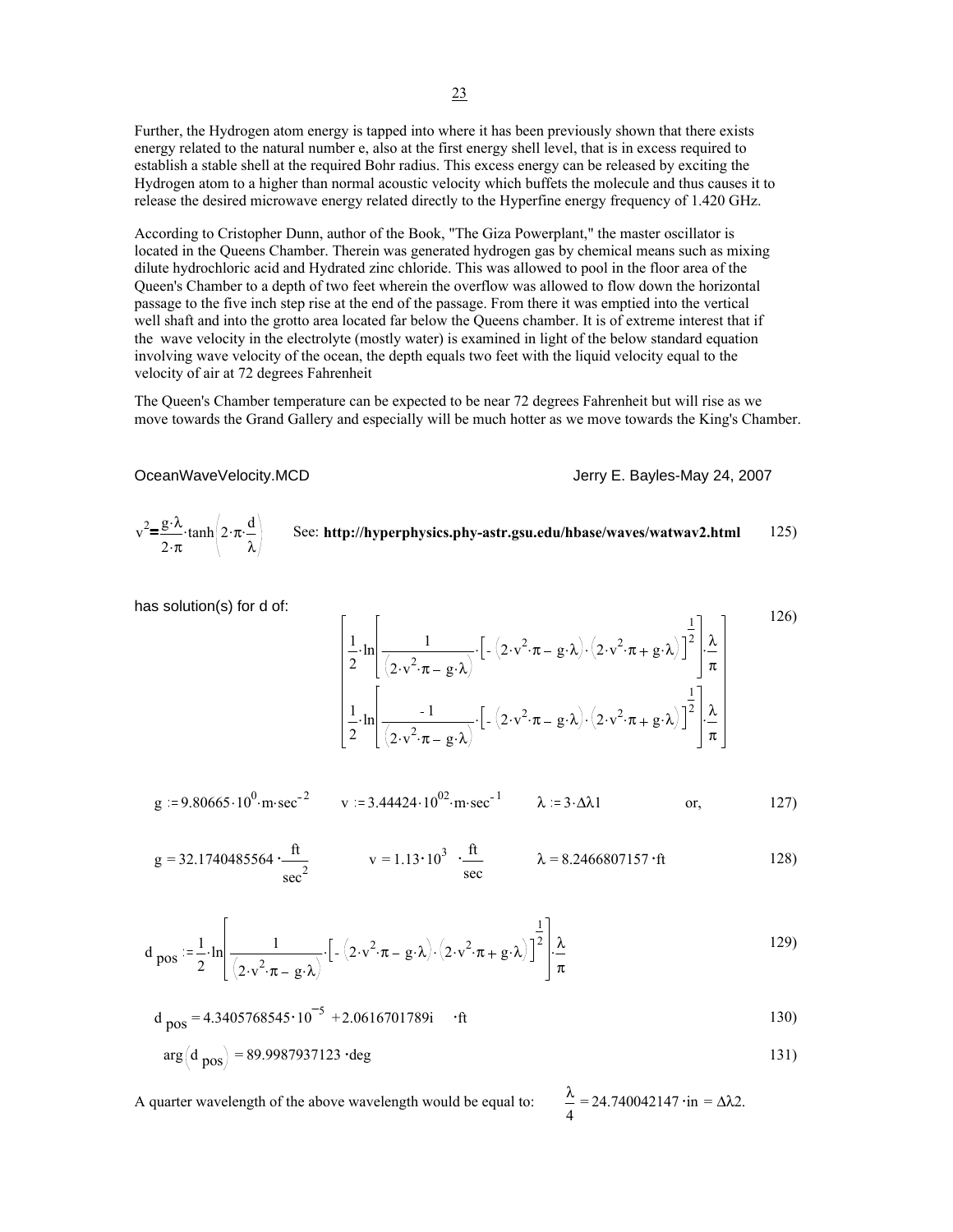$$
d_{neg} = \frac{1}{2} \cdot \ln \left[ \frac{-1}{(2 \cdot v^2 \cdot \pi - g \cdot \lambda)} \cdot \left[ - (2 \cdot v^2 \cdot \pi - g \cdot \lambda) \cdot (2 \cdot v^2 \cdot \pi + g \cdot \lambda) \right]^{\frac{1}{2}} \right] \cdot \frac{\lambda}{\pi}
$$

$$
d_{neg} = 4.3405768545 \cdot 10^{-5} - 2.0616701789i \quad \text{·ft}
$$

$$
arg(d_{neg}) = -89.9987937123 \cdot deg
$$

| $ d_{pos}  = 2.0616701794 \cdot ft$ | This is the exact drop in height of the horizontal passage into the Queens | 135 |
|-------------------------------------|----------------------------------------------------------------------------|-----|
| $ d_{neg}  = 2.0616701794 \cdot ft$ | Channel passes the Great Pyramid!                                          | 136 |

The depth of the electrolyte times the frequency of resonance of the King's chamber yields a velocity that when divided into the starting velocity yields a ratio close to  $4/\pi$ .

$$
\frac{\text{v}}{|\text{d }_{\text{pos}}| \cdot 438.3 \cdot \text{Hz}} \cdot \left(\frac{\pi}{4}\right) = 0.9814345582
$$

Check for correct d based on v result.:

$$
v = 1.13 \cdot 10^{3} \cdot \frac{ft}{sec}
$$
  
\n
$$
v1 := \sqrt{\frac{g \cdot \lambda}{2 \cdot \pi} \cdot \tanh\left(2 \cdot \pi \cdot \frac{d \text{ pos}}{\lambda}\right)}
$$
  
\n
$$
v1 = 1.13 \cdot 10^{3} + 1.0460846323 \cdot 10^{-9} i \cdot \frac{ft}{sec}
$$
  
\n138)

The interface between air and water must have an important function regarding extracting energy from the Hydrogen atom both in the water and in the air. In fact, we have arrived at the required mechanics that may explain cold fusion energy release being overunity. A tank of electrolyte being formed by hydrochloric acid and hydrated zinc chloride and having the depth and length as shown above may be used to generate energy in excess of expected content from the hydrogen molecules in the water. Especially if the air above the water is saturated with hydrogen molecules.

I seem to remember that the original experiment that Pons and Fleishmann originally reported to the press concerned a tank of heavy water not unlike a large aquarium. I distinctly remember seeing a photograph of that tank in the original press report. Soon after their press release, a conference of scientists was called together in New York to "discuss" the results. As one body, they soon agreed that Pons and Fleishmann were in error in stating that they had achieved cold fusion, undoubtedly saving their own tenure as a result. Soon after that, the mention of the tank of heavy water was reduced to only serving as a reservoir for the much smaller flask where the experiment was supposedly taking place. After that, the official word was that the energy release would or could not occur in the "bulk" mode. That is, in a larger container.

I envision a scenario wherein, in the tank itself and through the heavy water, a steady direct current was supplied by batteries between distant platinum and palladium electrodes. A length between either or both the electrodes or the end surfaces of the tank, based on multiples of  $\lambda_{H1}$  or  $\Delta \lambda$ 1, may have yielded the required resonance distance so as to obtain the energy release they reportedly measured. This scenario is of course opposite to the official word concerning the arrangement and function of the apparatus used in the original experiment. I state the above scenario as my opinion concerning possibilities other than the official press releases and current status of what is portrayed as the truth.

24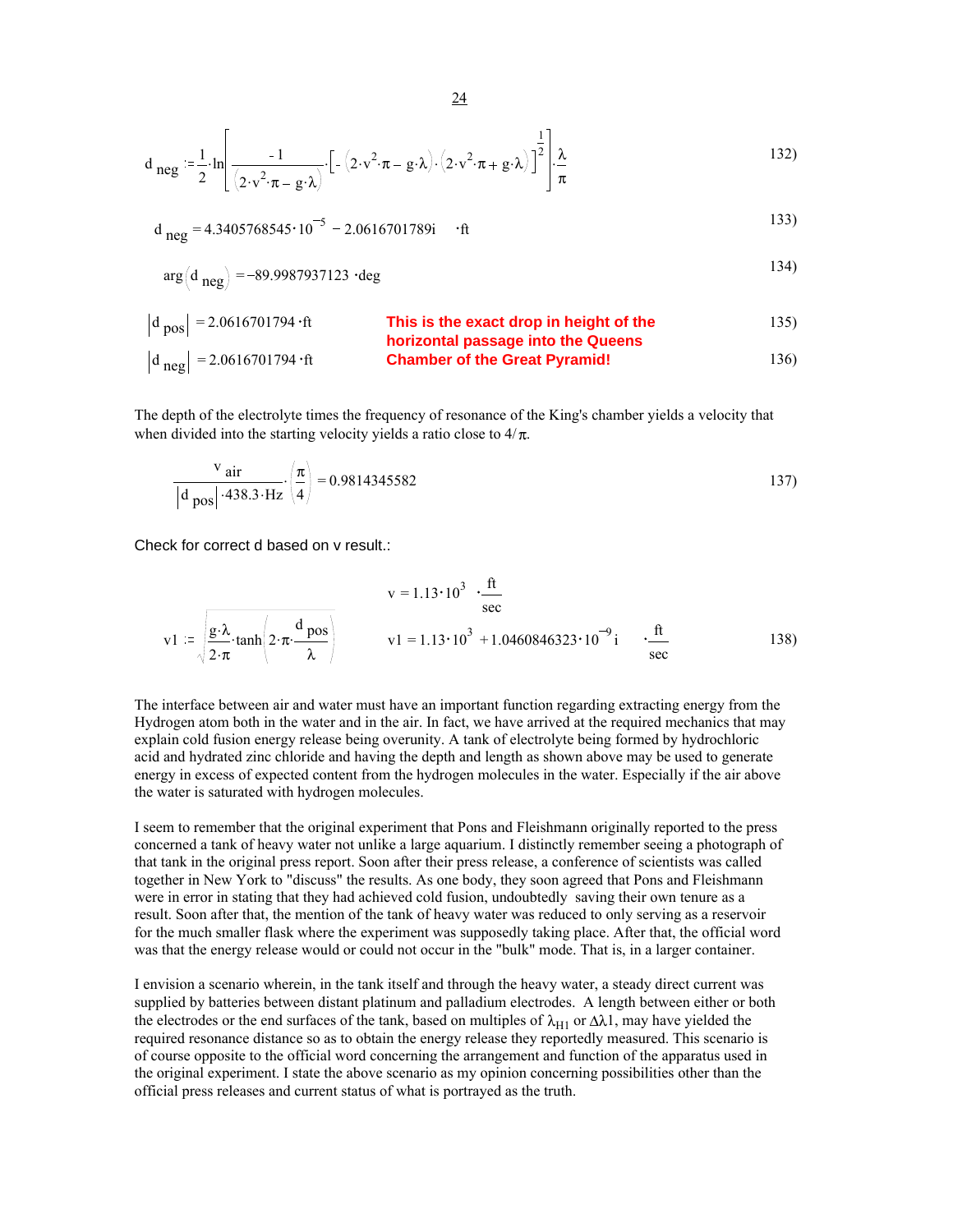In my previous work online titled, "Matter Reduction Beam and Free Field Energy Extraction," pages 8 through 10 inclusive, a detailed analysis is presented concerning William R. Lyne's book "Occult Ether Physics" as mentioned on the beginning of p. 17 above.

#### See my online paper at: **http://www.electrogravity.com/EBEAM/ForceConstantMath1.pdf**

A partial copy of the salient data is reprinted below. **QUOTE:**

| For the values claimed in "Occult Ether Physics" by William Lyne: | 139/ |
|-------------------------------------------------------------------|------|
|                                                                   |      |

Let: 
$$
kjoule = 1000
$$
 joule  $51)$ 

William R. Lyne's research states an exothermic energy release of:

$$
E1 \text{gross} := 109000 \cdot \frac{\text{cal}}{\text{gm}}
$$

My resource book states an energy release of:

$$
E2 \text{gross} := 453.6 \cdot \frac{\text{kjoule}}{\text{top}, \text{ converting to cal/gm:}} \qquad \text{E2} \text{gross} = 1.0834049871 \cdot 10^5 \cdot \frac{\text{cal}}{\text{cal}} \qquad 53)
$$

We see that the two results for the energy released are very close in agreement.

William R. Lyne's research indicates a dissociation energy of:

gm

$$
E1 \text{diss} := 103 \cdot \frac{\text{cal}}{\text{val}}
$$

$$
\frac{1}{\text{cm}} \text{cm}
$$

My resource book indicates a  $\Delta H_{vap}$  (dissociation) energy of: 143/

E2diss = 0.46 
$$
\frac{\text{kjoule}}{\text{gm}}
$$
 or, converting to calories per gram: E2diss = 109.8691124486  $\frac{\text{cal}}{\text{gm}}$  55)

We see again that the results compare very closely. Here we are using Mathcad's ability to convert units effortlessly and accurately. In the source book I am using, the units are in kjoule/mole and for atomic hydrogen this works out to be the same as kjoule/gram since Avagodro's number times 1 AMU for hydrogen equals one gram.

The results above suggest that there is a tremendous energy gained from the open field of the dissociated hydrogen atom which is released upon forming the molecular form of hydrogen. Further, the dissociation energy is very small in comparison which amounts to overunity as shown below.

144/

140/

gm

E1gross – E1diss = 
$$
1.08897 \cdot 10^5
$$
  $\frac{\text{cal}}{\text{gm}}$  Net heat output per recombination.

My theory as to why the dissociation energy is so much lower than the energy released on recombination is that the proton pressure wave is almost as strong as the recombination bond. Further, the energy associated with the open atom proton pressure wave field is free to build to a very large amount compared to when it is in the molecular or bound condition. This entire process is supported by what I call energy from energy space such as exhibited by the presence of the 1420 MHz hyperfine frequency continuously radiated from the unperturbed Hydrogen atom.